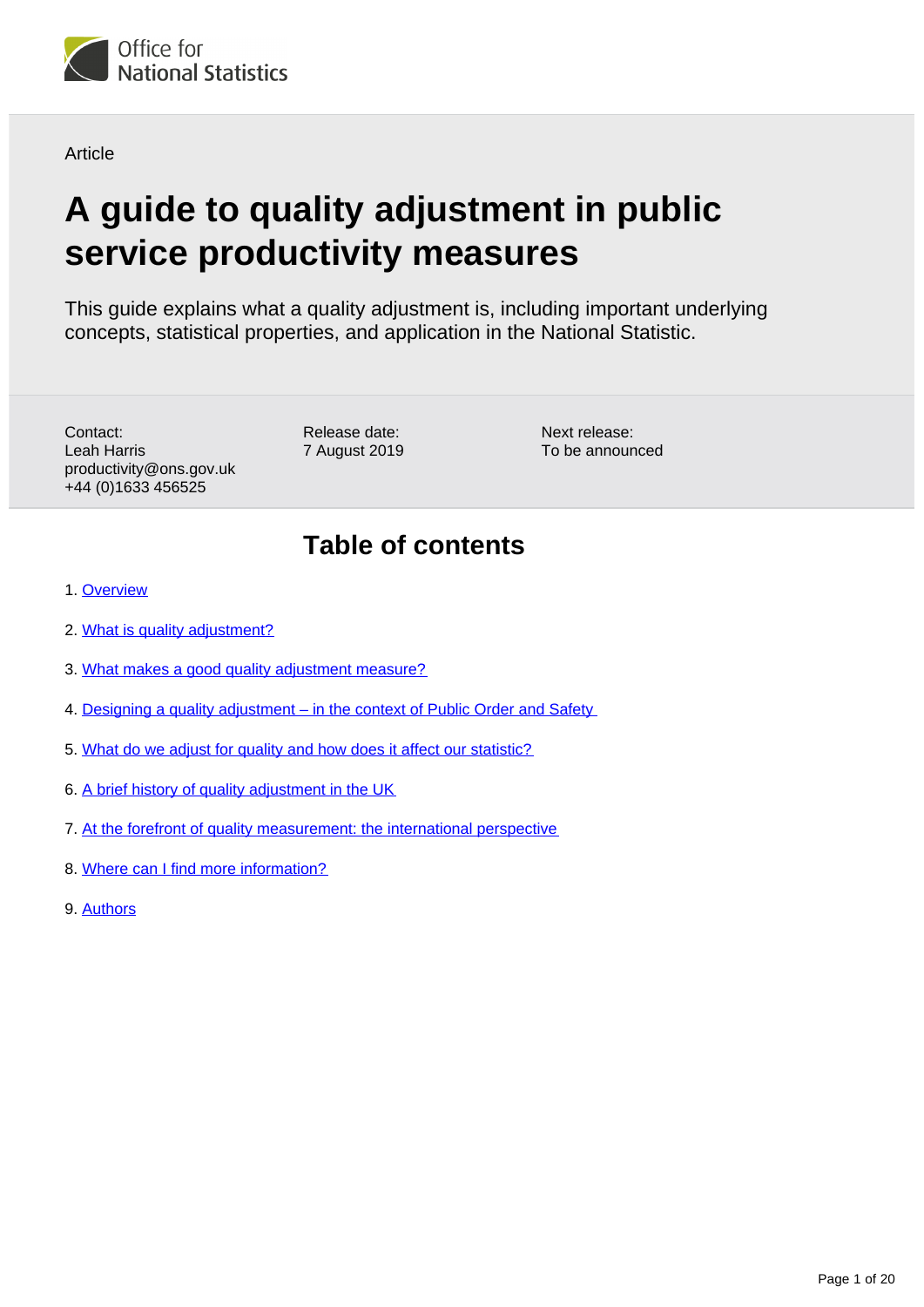## <span id="page-1-0"></span>**1 . Overview**

This guide explains the concept and implementation of quality adjustments in the measurement of public service productivity. A quality adjustment is, in its simplest terms, a statistical estimate of the change in the quality of a public service. Whilst we aim to achieve complete coverage of the public services, currently these are only applied in four service areas: Healthcare, Education, Public Order and Safety, and Adult Social Care. Following international guidance, quality adjustments are not applied to public sector output measures in the National Accounts, only to the Public Service Productivity series.

Sections 2 and 3 cover the principles of adjusting for quality, developed using some important underpinning concepts. One such concept is attributability. This is the question of, how far can we attribute an observed outcome to the provision of a service? For example, the outcome may be good grades at school; to what extent did the school contribute to the achievement of these grades?

Section 4 applies these concepts in the context of Public Order and Safety – a service area we have recently developed a quality adjustment for in our annual estimates. This follows a five-step framework that can be summarised as follows:

- Define dimensions of quality for the service area.
- Decide what can be measured.
- Consider the limitations of each quality indicator.
- Design the quality indicator indices.
- Process and aggregate the data.

The history of quality adjustment in the UK spans two decades at the Office for National Statistics (ONS), including the [Atkinson Review: Final Report \(PDF, 1.07MB\)](https://webarchive.nationalarchives.gov.uk/20160106223636/http:/www.ons.gov.uk/ons/guide-method/method-quality/specific/public-sector-methodology/articles/atkinson-review-final-report.pdf), published in 2005. More information on the history of quality adjustment and associated work at the ONS is in Section 6 of this guide.

Because of this work, the ONS is a world leader in measuring public service productivity, and Section 7 surveys work by the international community in this field, offering interesting extra reading and ideas.

## <span id="page-1-1"></span>**2 . What is quality adjustment?**

Public service productivity is how much output is produced per unit of inputs, for public service areas. Public services are services provided to users which are provided by a public body, or purchased by a public body for use. The service is free, or has only nominal charges, at the point of delivery.

It is important to measure as the public sector forms around a fifth of UK gross domestic product (GDP), but presents some unique challenges in doing so. One of these is how to account for changes in the quality of the service provided. For a normal market good, an increase in price would normally reflect an improvement in quality, but as public services have no market price, we cannot use prices to assess these changes. Whilst highercost public services are often of greater value than lower-cost services (such as heart surgery relative to a dental check-up), using cost alone may not sufficiently differentiate between high and low value services. As such we look to identify direct measures of output in volume terms and, where possible, adjust these for their impact on the quality of outcomes achieved. For an overview of the challenges in measuring public service productivity, see our **blog post.** Important for understanding quality adjustment is the relationship between output and outcomes. The adjustments account for the outcome of the service rather than just the output. Output is what a public service provides, and the outcome is the end effect of the service.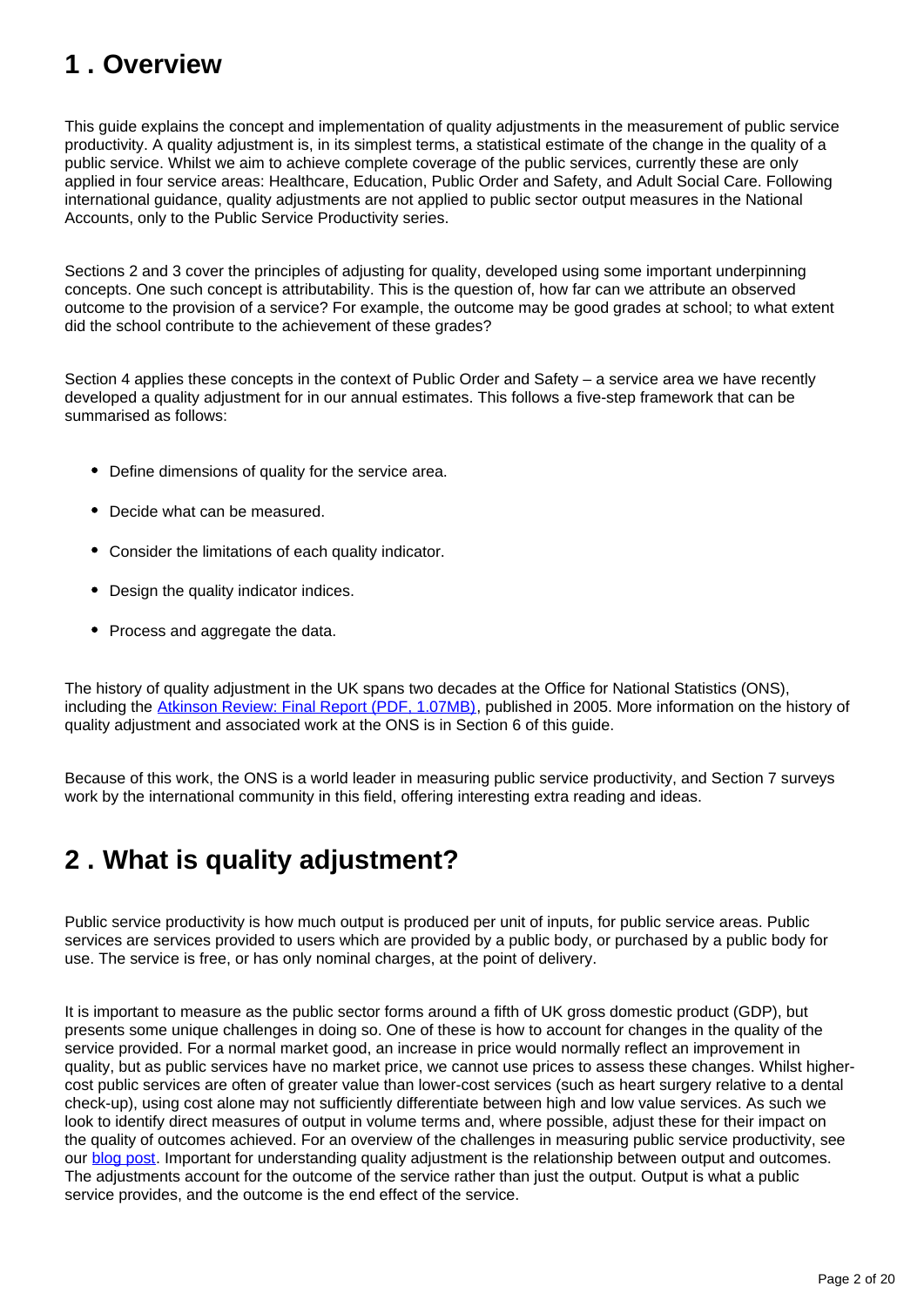To illustrate how factoring in these quality changes works, we can use the example of students at school. More students at a school means higher output, which would increase productivity (if inputs remain constant). However, if these students are achieving lower grades in their exams, this could be an indication of falling quality. The quality adjusted productivity index will account for this and will either grow at a slower pace or fall (again, assuming no changes to inputs growth). A comparison of the total productivity index with quality adjustment and without is in Section 5. The quality adjustment can show how successful the service is at achieving these end goals through what it provides.

Of the nine service areas included in our [annual estimates of total public service productivity](https://www.ons.gov.uk/economy/economicoutputandproductivity/publicservicesproductivity/articles/publicservicesproductivityestimatestotalpublicservices/previousReleases), four are quality adjusted in some way – see Section 5 of this guide for more detail, and Section 6 of the Quality and Methodology [Information report](https://www.ons.gov.uk/economy/economicoutputandproductivity/publicservicesproductivity/methodologies/publicserviceproductivityestimatestotalpublicservicesqmi). They are Healthcare, Education, Public Order and Safety and Adult Social Care.

Public services can be grouped by whether they are collective or individual. Collective services, such as Defence, are those provided to society as a whole rather than individuals. It is difficult to identify and measure output directly in the collective services. As such, we generally use, as a last resort, the "output-equals-inputs" convention, meaning they typically have a productivity growth rate of zero. Individual services are those provided directly to individual people or households, such as medical operations.

Direct measurement of output is easier in individual services. It is desirable to quality adjust collective services, but currently only individual services are adjusted for quality in our public service productivity statistics.

It can be difficult to devise an adjustment that accurately measures outcomes; importantly, how attributable to the service provided is a successful outcome? A reduction in crime could stem from the number of police officers, but it could also stem from a multitude of other sources. These could include reduced inequalities, higher life satisfaction, better mental health services, or the implementation of social activities and programmes within the local community. This topic and others are discussed further in Section 3 of this guide.

## <span id="page-2-0"></span>**3 . What makes a good quality adjustment measure?**

### **The conceptual foundation**

What benefits does someone receive from being provided a public service? How much of that benefit is directly because of the service?

These are the first two questions that should be asked when thinking about quality adjustment.

For example, in Education, the number of students attending school is used as a quantity output measure, and their attainment at around age 16 (GCSEs or Scottish Nationals, for example) is used as a quality measure. Attainment of these students may serve as a suitable indicator for changes in the quality of the education they receive. But, looking at the two important questions raised above: firstly, is attainment the only (or most important) benefit that students get from attending school, and secondly, how much of their attainment is attributed to the school's services?

The extent of the attribution of an outcome to a public service is one of the most important ideas to consider when adjusting for quality. Quality adjusting is used to show the impact on successful outcomes from the service provided; it aims to show how the output provided in this service area affects the outcome (end goal) of the service. We need to include all desirable outcomes that the service is expected to affect. This is unlikely to be achievable, but we can develop a good approximation of quality growth and its effect on output, and productivity. Returning to our 16-year-old students, the literature  $1$  would suggest that their social skills and mental well-being are also affected significantly by their education, and that factors such as family, home environment, and personal motivation and interests have a significant impact on their grades at school. Ideally, quality adjustments should incorporate this evidence in some way. Alternatively, the limitations of the adjustment should be known, and alternative options or methods should be consulted on with stakeholders, when required.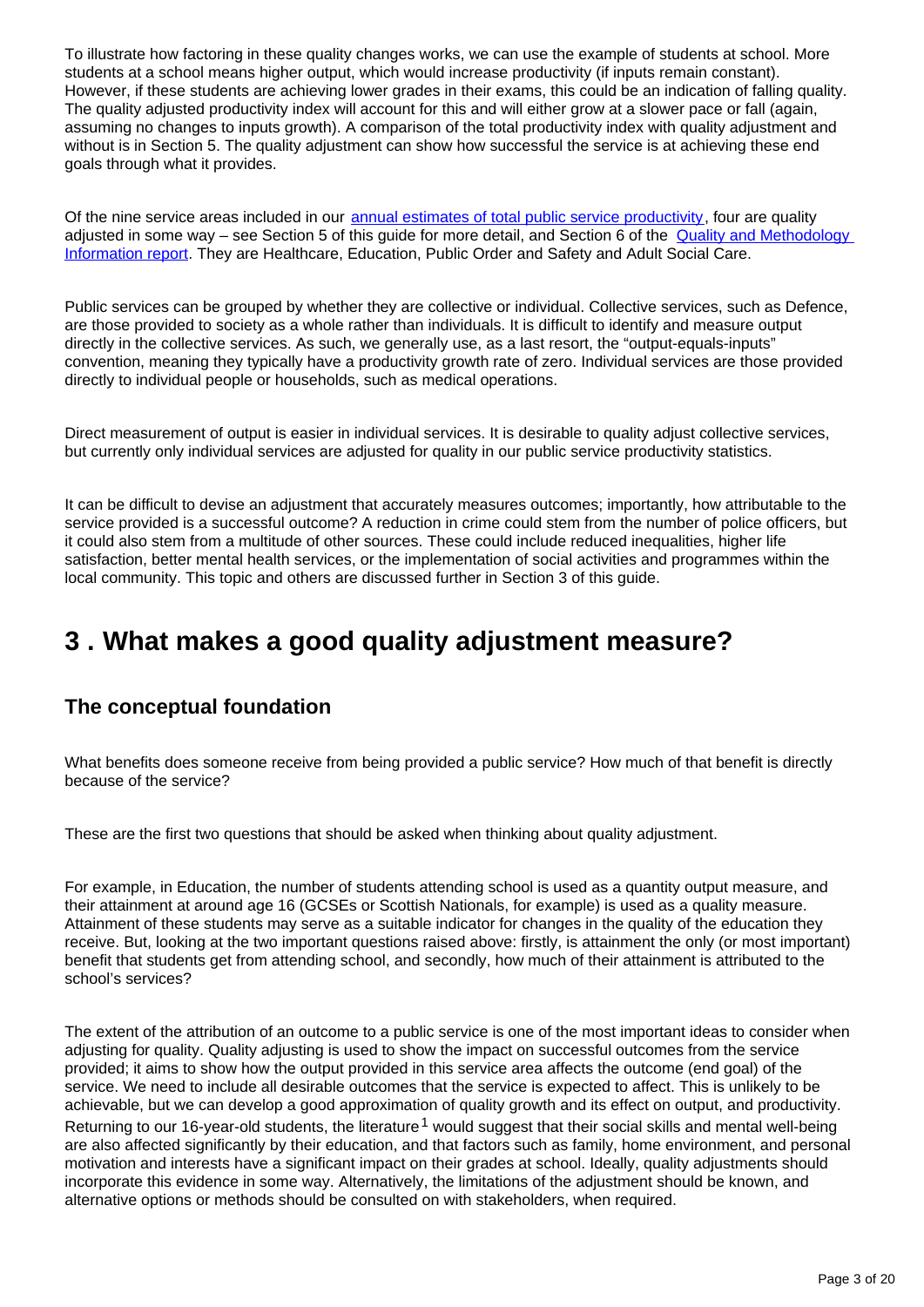In Section 2, the relationship between output and outcomes was described. An important feature of this relationship is that there will likely be a significant time lag between the provision of a public service and the possible observation of its full impact on an individual. For example, a good primary education will positively benefit the students long after they leave primary school. This time lag effect will make observing the contribution of the output to outcomes more difficult, as there will be a wait for full data. The longer the observation period, the more complex the potentially confounding network of factors affecting the outcomes becomes. From the point of view of statistics users, a longer wait between publication of data and the years the data cover is less desirable; the [Bean Review \(PDF, 5.1MB\)](https://assets.publishing.service.gov.uk/government/uploads/system/uploads/attachment_data/file/507081/2904936_Bean_Review_Web_Accessible.pdf) emphasised the need for timelier statistics. For public service productivity, quality adjustment is currently only used in our annual [National Statistic,](https://www.ons.gov.uk/economy/economicoutputandproductivity/publicservicesproductivity/articles/publicservicesproductivityestimatestotalpublicservices/previousReleases) which has a two-year time lag. Our experimental [quarterly series](https://www.ons.gov.uk/employmentandlabourmarket/peopleinwork/labourproductivity/articles/quarterlypublicserviceproductivityexperimentalstatistics/previousReleases) includes no quality adjustment, but provides the timelier information that some users require.

### **Methodological and statistical properties**

Several pieces of research have investigated criteria that should be used to assess the suitability of a quality adjustment. The Centre for Health Economics (CHE) at the University of York built on earlier work of the US Agency for Healthcare Research and Quality, and UK National Centre for Health Outcomes Development and Health and Social Care Information Centre, to derive a set of criteria. With reference to this earlier work, in particular the CHE's [Accounting for the Quality of NHS Output \(PDF, 2.2MB\)](https://www.york.ac.uk/media/che/documents/papers/researchpapers/CHERP153_accounting_quality_NHS_output.pdf), the following criteria can be used to assess quality adjustments:

- Is the adjustment relevant and does it have an appropriate degree of coverage?
- Is the adjustment easily measurable?
- Is the adjustment and the data it uses representative of the entire population?
- Are the required data of high quality and reliable?
- Is there an acceptable level of assumptions made in the methodology used to produce the adjustment?
- Are the required data released at appropriate intervals?
- Are the required data sustainable; that is, will it continue to be released?
- What is the time lag between the current period and the release date of the associated data?
- How sensitive is the adjustment to change and how likely are revisions to the data?
- What are the errors in the estimate like? Are they systematic in one direction, or changing in size over time?

To account for quality changes in different parts or components of a service, it is useful to differentiate between them and measure them separately when possible. This was emphasised in the Atkinson Review. For example, in Public Order and Safety (POS), output is measured by fire protection services, probation, prisons, and courts (which is split into five further subcomponents). More specific quality adjustments can then be used, such as courts' timeliness for some courts components only, and to identify the cause of changes in overall POS productivity growth.

From this idea, the relative importance of different aspects of quality should be accounted for. For the overall quality adjusted index in a service area, each adjustment is weighted, with a view to weight more valuable adjustments more highly. Of course, this introduces another area of investigation; which adjustments add the most value?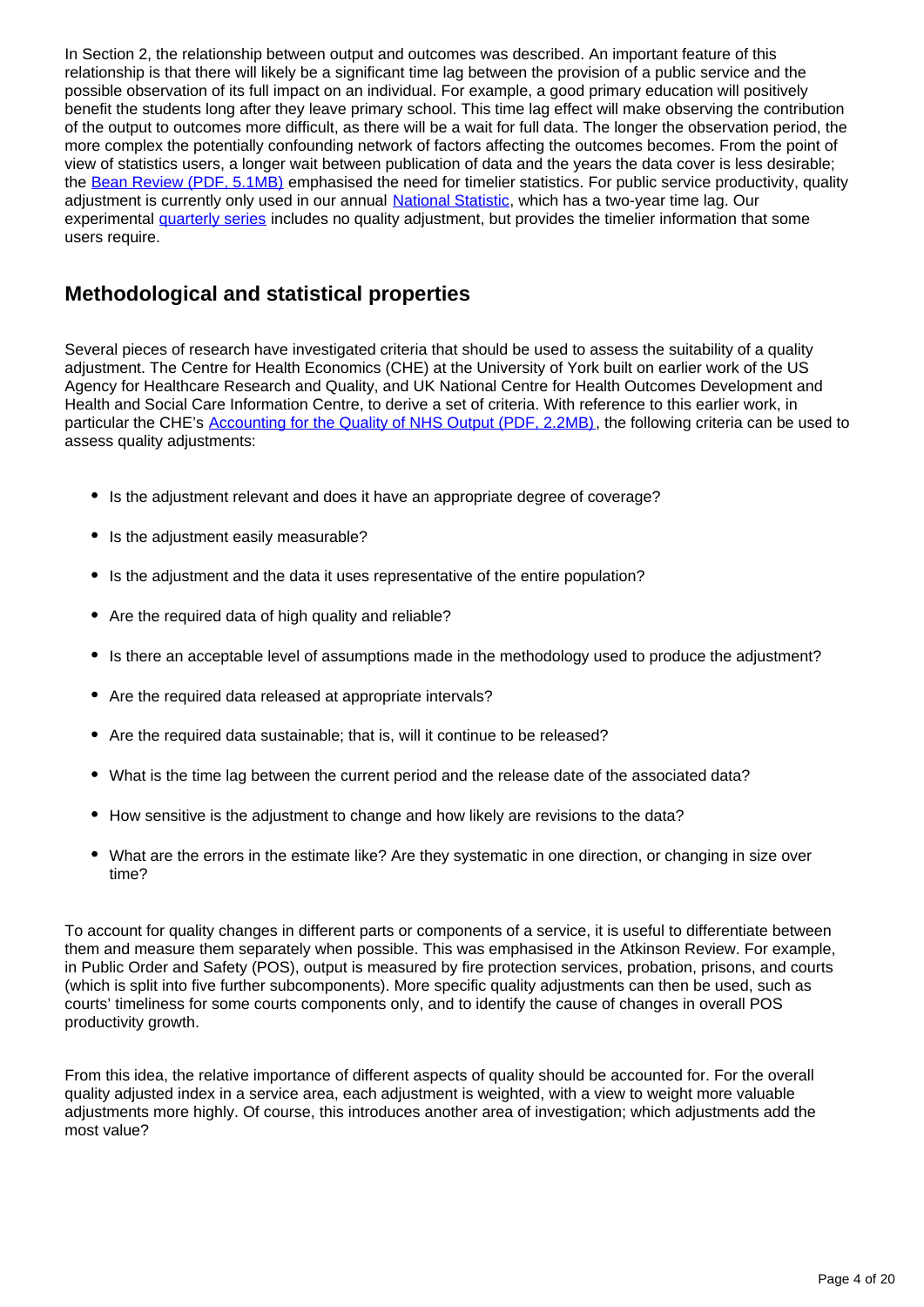### **Meeting the needs of stakeholders**

A good quality adjustment should also consider the needs of the statistic's users. How useful would the measure be to the statistic's stakeholders, and who specifically may be interested in the result of the adjustment? For example, an updated primary schools adjustment will be of interest to the Department for Education, and possibly to educational charities and think tanks. Close collaboration with these parties allows for important understanding of service area specific techniques and ideas, such as the use of quality adjusted life years (QALYs) for Healthcare.

Finally, the quality adjustment's suitability should be monitored over time. It is recommended in The Atkinson Review that triangulation should be used to assess different data sources and methods as part of reviews of the current methods, evidenced by the Office for National Statistics (ONS) in **Quality adjustment for public service** [education: triangulation \(PDF, 190.6KB\).](https://webarchive.nationalarchives.gov.uk/20160109014415/http:/www.ons.gov.uk/ons/dcp171766_259595.pdf) This is essential to ensure that the estimates that are produced remain of a high quality.

As public service productivity measures activity in the public sector, changes to government policy could affect the quality adjustment. For example, for the Education quality adjustment in England, the average point score system for secondary school attainment was replaced by the proportion of students receiving a certain number and grade of qualifications (five A\* to C grades at GCSE). This change came [into effect from 2013 \(PDF, 183KB\),](https://www.ons.gov.uk/ons/guide-method/method-quality/specific/public-sector-methodology/articles/methods-change-in-public-service-productivity-estimates--education-2013.pdf) because of reforms of the education system and which qualifications were included in school performance tables. Recent policy changes to GCSE curriculums and grading systems have led to the Department for Education now providing "Attainment 8"<sup>2</sup> as their headline attainment measure. This illustrates that quality adjustment measures need frequent review and improvement, using the ideas described in this section. Working with relevant government departments and public bodies is an important part of this process.

The principles described here are applied in Section 4, where the process of developing a quality adjustment is described with reference to a specific service area, Public Order and Safety, to bring the ideas into a practical light.

#### **Notes for: What makes a good quality adjustment measure?**

- 1. Two examples are What makes a test score? The respective contributions of pupils, schools, and peers in [achievement in English primary education \(PDF, 747KB\)](http://cee.lse.ac.uk/ceedps/ceedp102.pdf) and [The link between pupil health and wellbeing](https://assets.publishing.service.gov.uk/government/uploads/system/uploads/attachment_data/file/370686/HT_briefing_layoutvFINALvii.pdf)  [and attainment \(PDF, 167KB\).](https://assets.publishing.service.gov.uk/government/uploads/system/uploads/attachment_data/file/370686/HT_briefing_layoutvFINALvii.pdf)
- 2. Attainment 8 is a new scoring system that aggregates students' marks across eight subjects see the Department for Education's [Secondary accountability measures guide \(PDF, 2.1MB\)](https://assets.publishing.service.gov.uk/government/uploads/system/uploads/attachment_data/file/783865/Secondary_accountability_measures_guidance.pdf) for more details.

## <span id="page-4-0"></span>**4 . Designing a quality adjustment – in the context of Public Order and Safety**

This section covers the main steps towards designing and implementing an adjustment, using Public Order and Safety (POS) as an example. This was the process behind the recent development of quality adjustment for POS, as described in [Quality adjustment of public service criminal justice system output: experimental method](https://www.ons.gov.uk/economy/economicoutputandproductivity/publicservicesproductivity/articles/qualityadjustmentofpublicservicecriminaljusticesystemoutputexperimentalmethod/2017-10-06) in 2017, and in [Quality adjustment of public service public order and safety output: current method](https://www.ons.gov.uk/economy/economicoutputandproductivity/publicservicesproductivity/methodologies/qualityadjustmentofpublicservicepublicorderandsafetyoutputcurrentmethod), which was published after the POS adjustment was approved for incorporation into the National Statistic in 2018.

The following steps show that the process of designing a quality adjustment index should be creative and inclusive of all outcomes, but mindful of the limitations of the chosen measures and of what the data really show. To that end, the process could be summarised as follows: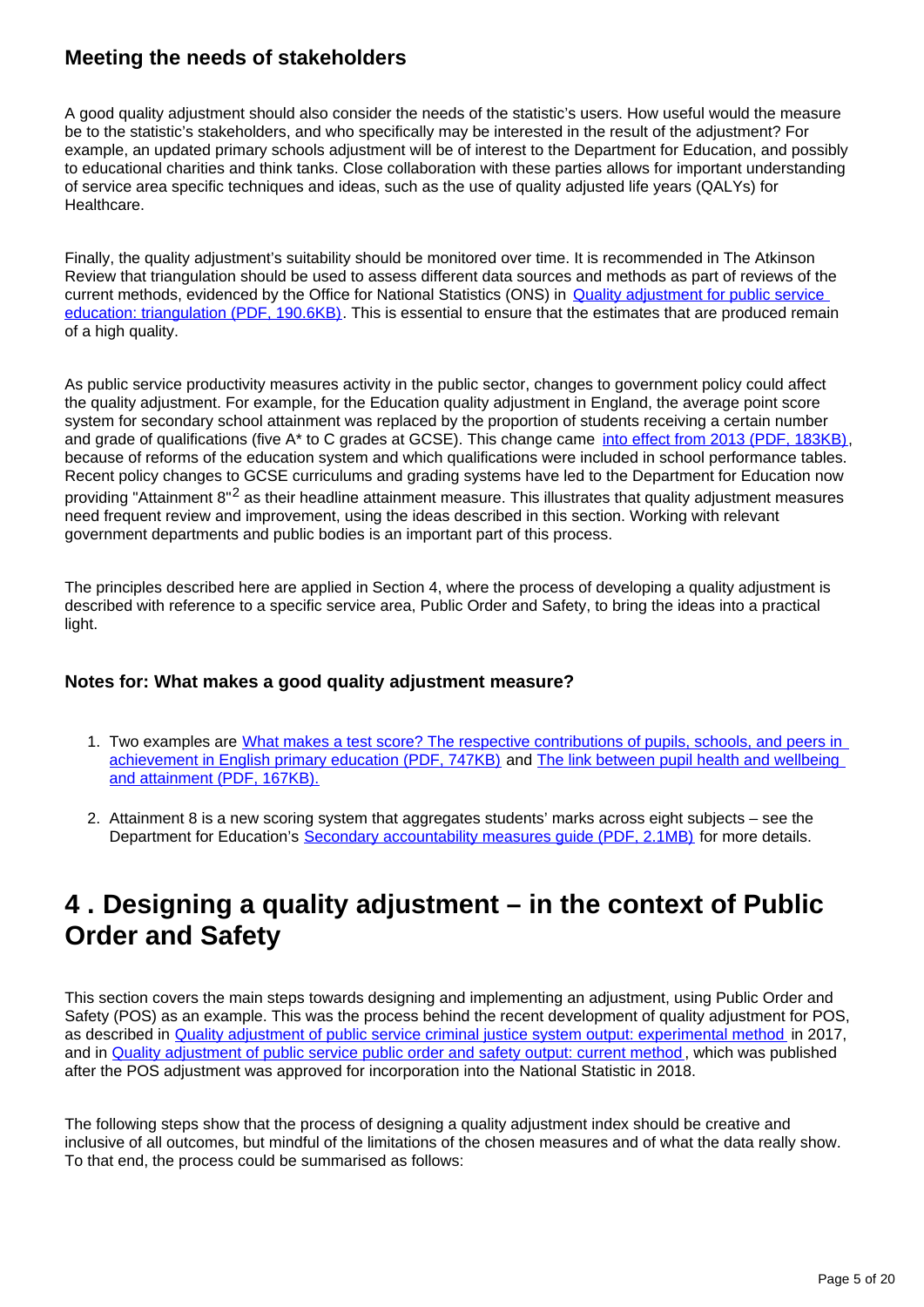- 1. Define dimensions of quality for the service area: Think about what the service does and what its desirable outcomes are. How might fulfilling these outcomes be expressed with data? How attributable to the service are these desirable outcomes?
- 2. Decide what can be measured: In the light of the outcomes and potential measures identified, what data are actually available? Do these meet the essential statistical and theoretical criteria?
- 3. Consider the limitations of each quality indicator: Which limitations or caveats are there with each one? Which limitations can be accounted for by including other adjustments or by adapting the source data? Which data sources fall under acceptable error margins, and therefore should be dismissed?
- 4. Design the quality indicator indices: Regularly check that the index meets the previously identified criteria for suitable use and that the data represent quality change in the appropriate dimension. Try several different methods to find the best, if necessary, with different adjustments and weights in each, for example. Use triangulation evidence to assess alternative options involving consulting with stakeholders and sectoral experts.
- 5. Process and aggregate the data: First, the adjustment or adjustments for each output component, then for the combined output series, and finally include in the productivity calculations.

These steps are explored in more detail in the rest of this section.

Firstly, it is necessary to define the dimensions of quality for the service area. These are indicators of the service meeting the needs of its users, government, and society. Each indicator should be theoretically sound, with literature available to support the argument for its inclusion. Returning to the list of statistical criteria in Section 3, we need a reliable and timely data series for the indicator. Finally, it is desirable to account for multiple dimensions of quality, which may require multiple data sources. If so, it is important to consider the interconnectedness of the various quality measures and weight them accordingly in the overall quality adjustment.

To identify the dimensions of quality, the desirable outcomes for the service should be used. These can be identified for POS by using the Ministry of Justice's strategic objectives, published in formats such as the single [departmental plan 2019 – 2022](https://www.gov.uk/government/publications/ministry-of-justice-single-departmental-plan/ministry-of-justice-single-departmental-plan--3). Here, there are eight objectives, including "Provide a transparent and efficient court system" and "Reduce rates of reoffending and improve life chances for offenders". These objectives demonstrate the successful outcomes of POS and quality indicators that could be used. For example, an efficient court system could be reflected by data on the speed with which they process cases. The indicators may be considered representative of an outcome that is affected by the whole service, or they may only apply to one or several subcomponents of POS output. The courts' timeliness measure only applies to courts output.

Note that Police is a separate service area within public service productivity statistics and as such this quality indicator will not reflect police service provision.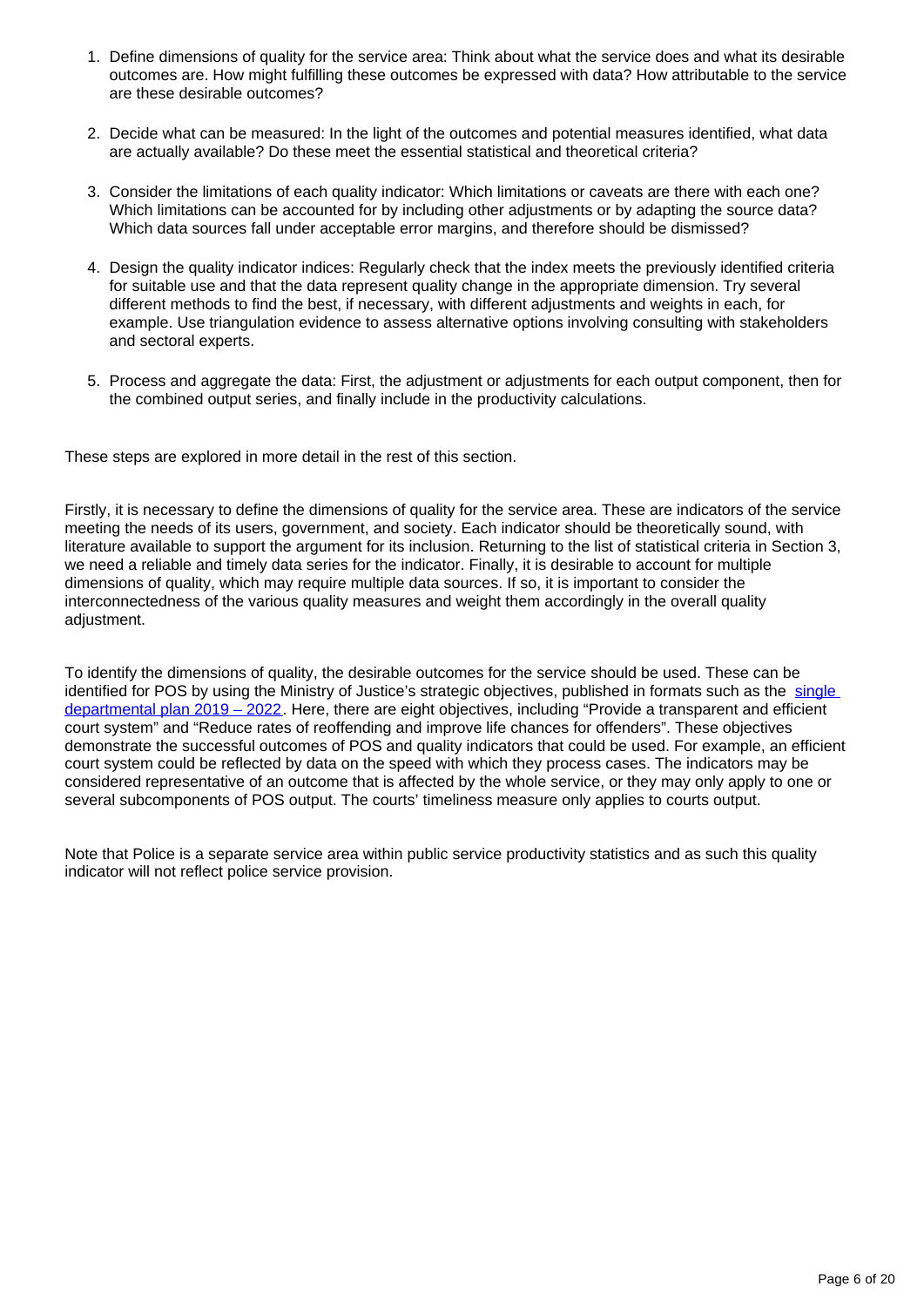The subcomponents for POS output are shown in the table below, alongside the five year average of their expenditure shares from 2012 to 2016 to indicate their relative size:

Table 1: Subcomponents for Public Order and Safety output and respective five-year average percentage shares of Public Order and Safety expenditure, 2012 to 2016

| Sub-component                      | Percentage share of 2012 to 2016<br>expenditure (five-year average) |
|------------------------------------|---------------------------------------------------------------------|
| Prisons                            | <b>29%</b>                                                          |
| Fire                               | 22%                                                                 |
| Legal Aid                          | 13%                                                                 |
| Probation                          | 9%                                                                  |
| <b>Crown Prosecution Service</b>   | 9%                                                                  |
| Magistrates and other LA Courts 7% |                                                                     |
| <b>Crown Courts</b>                | 6%                                                                  |
| <b>County Courts</b>               | 6%                                                                  |
|                                    |                                                                     |

Source: Office for National Statistics

#### **Notes**

- 1. There is one other component called "Public order and safety not elsewhere classified" which is measured in the Other service area in the Total public service productivity estimates. In the Other service area output is assumed to be equal to inputs. [Back to table](#page-0-0)
- 2. Crown Courts, County Courts, Magistrates and Other Local Authority Courts, Crown Prosecution Service and Legal Aid are all combined into Courts in the National Statistic article, where analysed. [Back to table](#page-0-0)
- 3. Shares may not sum to 100% due to rounding. **[Back to table](#page-0-0)**

The POS adjustment uses an index of reoffending rates to show the effectiveness of the justice system at rehabilitating offenders, applied to prisons, probation, and most of courts output. However, it is not applied to the entire POS output index – fire protection services has a different set of desirable outcomes. County courts, which process civil rather than criminal cases, are also excluded from the quality adjustment, whereas Magistrates and Crown Courts, which predominantly process criminal rather than civil cases, are included.

For prisons specifically, quality indicators could include: physical and emotional well-being within prisons for staff and inmates; the escape rate; or the activities that inmates can partake in. For courts, they could include the appeal rates against convictions, or the speed at which they process a case. These options were reviewed in a [discussion article in 2017,](https://www.ons.gov.uk/economy/economicoutputandproductivity/publicservicesproductivity/articles/qualityadjustmentofpublicservicecriminaljusticesystemoutputexperimentalmethod/2017-10-06) and mostly found to be unsuitable or infeasible. For example, data on the types of accredited courses completed by inmates were considered. It was rejected because course completion data were not to a high standard.

Once there is a list of potential indicators of quality, there must be an assessment of the data available for inclusion in the final adjustment. Importantly, data should not be used simply because they are available and might indicate a quality change; available data must meet the list of criteria in Section 3 and must closely follow the theoretical and conceptual evidence. Making unreliable links between a data series and what it actually means should be avoided. This is why it is important to use a range of indicators for different dimensions of quality and apply them to as specific a subcomponent or group of components as possible.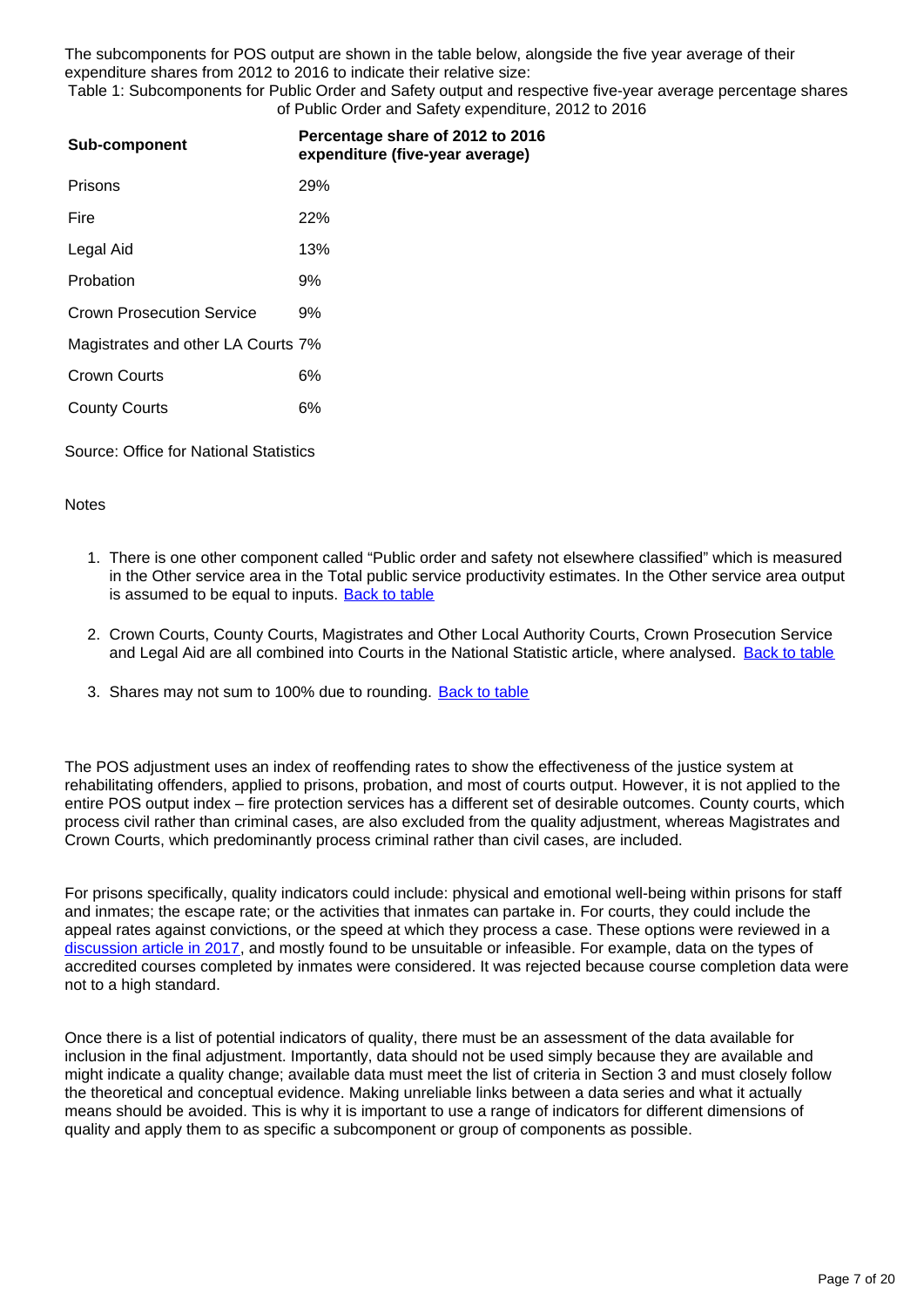The quality indicators used in our POS adjustment are shown in the table below, alongside their data sources: Table 2: Quality adjustments for Public Order and Safety and their data sources

#### **Quality adjustment indicator Sub-components it is applied to <b>Data source**

| Recidivism (severity adjusted<br>re-offending rates) | Prisons; Probation; Magistrates Courts;<br>Crown Courts; Crown Prosecution Service; Legal Aid Office for National Statistics | Ministry of Justice,                                       |
|------------------------------------------------------|------------------------------------------------------------------------------------------------------------------------------|------------------------------------------------------------|
| Custody escapes                                      | <b>Prisons</b>                                                                                                               | Ministry of Justice                                        |
| Safety in prisons                                    | <b>Prisons</b>                                                                                                               | Ministry of Justice,<br><b>Health and Safety Executive</b> |
| Courts' timeliness                                   | Crown Courts; Magistrates Courts                                                                                             | Ministry of Justice                                        |

Source: Office for National Statistics

These adjustments were chosen for use in the final index in part due to the wide range of appropriate data available from the Ministry of Justice.

Ideally the data underlying any quality adjustment should be consistent over time and be available throughout the full time series. However, a compromise between this and data availability may be necessary. In POS, recidivism is applied from 2000 onwards, prisons safety and custody escapes from 1997, and courts' timeliness from 2011.

Recidivism is applied to all subcomponents (except fire protection services and county courts, neither of which are presently adjusted for quality). Recidivism is the reoffending rate, weighted by the severity of the crime committed for the reoffence, and by the characteristics of the offender. This helps control for other factors that affect reoffending rates and so helps isolate the effect of the quality of the justice system. The other adjustments are separated out across certain subcomponents. More detail will be provided later in this section.

There will most likely be limitations for any adjustment that is chosen; there will be a compromise between how much uncertainty is permissible against how useful the adjustment is. Adjusting for quality in some form is essential to accurately measure the productivity of public services, as demonstrated in the Atkinson Review and a range of other literature<sup>1</sup>. Therefore, it is accepted that no adjustment is perfect and the best available indicator of a dimension of quality is acceptable. We have a constant review and development process in place to assess our adjustments and how they can be improved, or how we can develop further indicators for service areas that currently are not quality adjusted.

For POS adjustments, consider recidivism again. We account for the characteristics of the offender, using the Offender Group Reconviction Scale<sup>2</sup> (OGRS4/G), from 2005 onwards. It uses age, gender and criminal history to assess the reoffending risk of a given group of offenders by producing a score between 0 and 1, and is based on extensive research on how different characteristics can affect reoffence rates. The Ministry of Justice has conducted various studies on this – for example, see Do offender characteristics affect the impact of short [custodial sentences and court orders on reoffending? \(PDF, 400KB\)](https://assets.publishing.service.gov.uk/government/uploads/system/uploads/attachment_data/file/706597/do-offender-characteristics-affect-the-impact-of-short-custodial-sentences.pdf).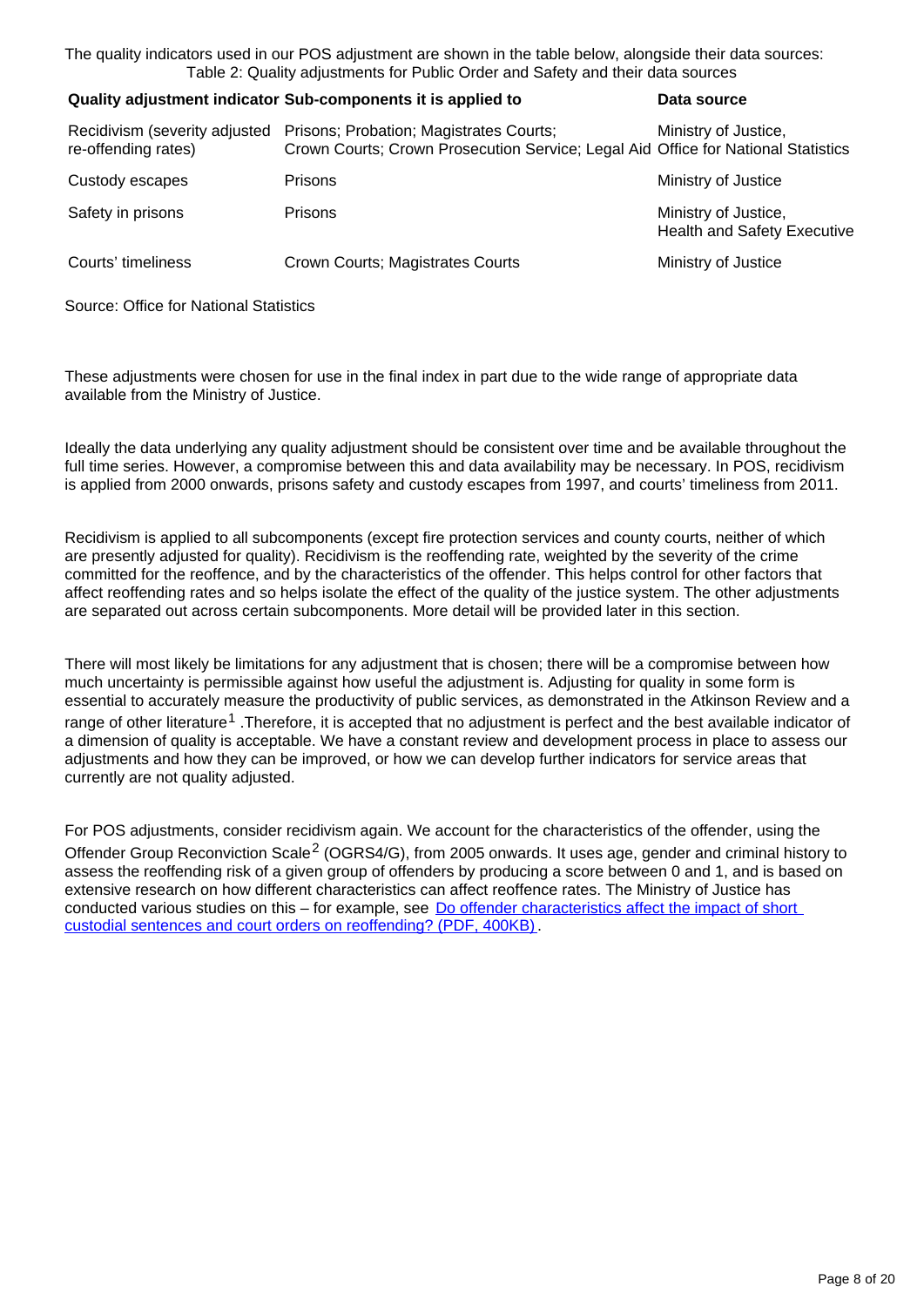Our recidivism adjustment is also constructed to consider how severe the reoffence is; a severity weighting for the reoffender's crime is applied. It is derived from our Crime Severity Score for England and Wales. These weights are shown in the table below:

Table 3: Severity weights for different offences

| <b>ONS Crime Group</b>         | <b>Implied Severity</b> |
|--------------------------------|-------------------------|
| Sexual offences                | 24                      |
| Robbery                        | 12                      |
| Violence against the<br>person | 2.2                     |
| Fraud                          | 1.4                     |
| Theft offences                 | 1.3                     |
| Criminal damage and arson 1    |                         |
| Other crimes against society 1 |                         |
| Summary <sup>1</sup>           | 0.5                     |

Source: Office for National Statistics

#### **Notes**

- 1. Summary crimes includes less serious crimes such as television licence evasion which are not captured by the Crime Severity Score and are given a score of 0.5, half the value of the next lowest score of 1.0. Back [to table](#page-0-0)
- 2. Weights are relative to a baseline of 1.0 for Other crimes against society. [Back to table](#page-0-0)
- 3. Some categories cover a wide range of crimes Violence against the person covers all from minor affray offences to murder, which are weighted by volume to give the final Implied Severity measure. The large number of minor crimes in this group are why its weighting is low compared to Sexual offences and Robbery. [Back to table](#page-0-0)

The fact that reoffending is affected by offender characteristics, and that different offences have different implications for the victim of the crime, are two examples of a limitation or caveat that must be considered. The design of the quality adjustment needs to account for these.

A limitation of using custody escapes is that the data only show a small number of escapes each year. Therefore, an increase of only two or three escapes will appear as a large change, despite forming a very small proportion of the total prison population. To account for this, a former Ministry of Justice key performance indicator is used; a baseline of 0.5% of the prison population. The difference between this baseline and the number of escapes is compared, which reduces the volatility of the series.

The prisons safety adjustment uses data on self-inflicted injuries and fatalities, and injuries and fatalities that occur through assault from another person, for both prison staff and inmates. The injuries or fatalities are grouped into one of three categories; "Less severe", "Severe" and "Those resulting in a death". The number of incidences are aggregated. However, to reflect the differing severity of these incidents, each of the three categories are weighted differently. For instance, a "Less severe" injury is less indictive of a safeguarding failure than a death. Weightings from the Health and Safety Executive's (HSE) [costs to society of workplace injuries](http://www.hse.gov.uk/economics/eauappraisal.htm) are used. This is the best approximation of costs of a prison incident available, as the HSE considers human and financial costs. However, it is not specific to inmates and as such the weighting system for prisons safety is under review.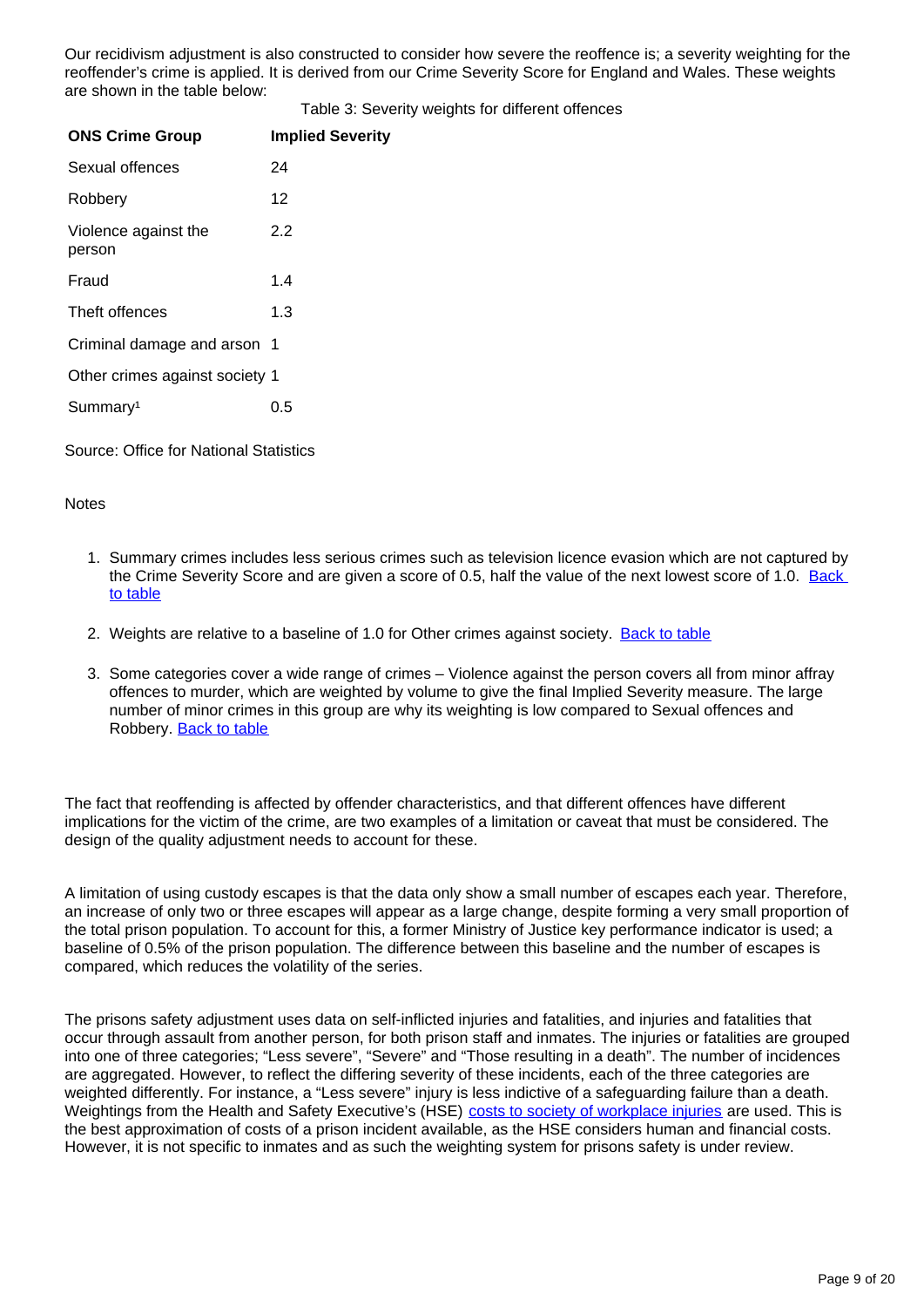Now that the indices for each indicator of quality have been constructed, they need to be weighted together, to produce the quality index for each subcomponent. The weights used for POS adjustments are presented in the table below.

Table 4: Quality adjustments for Public Order and Safety and weighting of each adjustment for each subcomponent

| <b>Component</b>               |       |       |       | Recidivism Prison safety Custody escapes Courts' timeliness |
|--------------------------------|-------|-------|-------|-------------------------------------------------------------|
| Prisons                        | 29.2% | 37.5% | 33.3% |                                                             |
| Probation                      | 100%  |       |       |                                                             |
| <b>Magistrates Courts</b>      | 50%   |       |       | 50%                                                         |
| Crown Courts                   | 50%   |       |       | 50%                                                         |
| Crown Prosecution Service 100% |       |       |       |                                                             |
| Legal Aid                      | 100%  |       |       |                                                             |
|                                |       |       |       |                                                             |

Source: Office for National Statistics

Determining weights which reflect the relative importance of different dimensions of quality can be difficult. Using the example of courts, is helping reduce reoffending more important than processing cases quickly?

An easier solution is to use an equal weighting for each indicator within the subcomponent. This is the case for all POS subcomponents except prisons.

For prisons, the weightings are 29.2%, 37.5% and 33.3% for recidivism, prison safety and custody escapes respectively. These weights are derived from the [Prison Rating System Specification 2014 to 2015 \(PDF, 201KB\)](https://assets.publishing.service.gov.uk/government/uploads/system/uploads/attachment_data/file/449190/prs-2014-2015.pdf) . In cases where reliable sources on more specific weighting systems than equal splits are available, these should be investigated.

Now that the data are available, limitations of each indicator have been addressed, and weights have been decided on, the calculation of the quality adjusted output measure is possible. One process by which this can be calculated is set out in Table 5. It should be noted that the choice of index number methodology can vary, and this method is just one that could be used.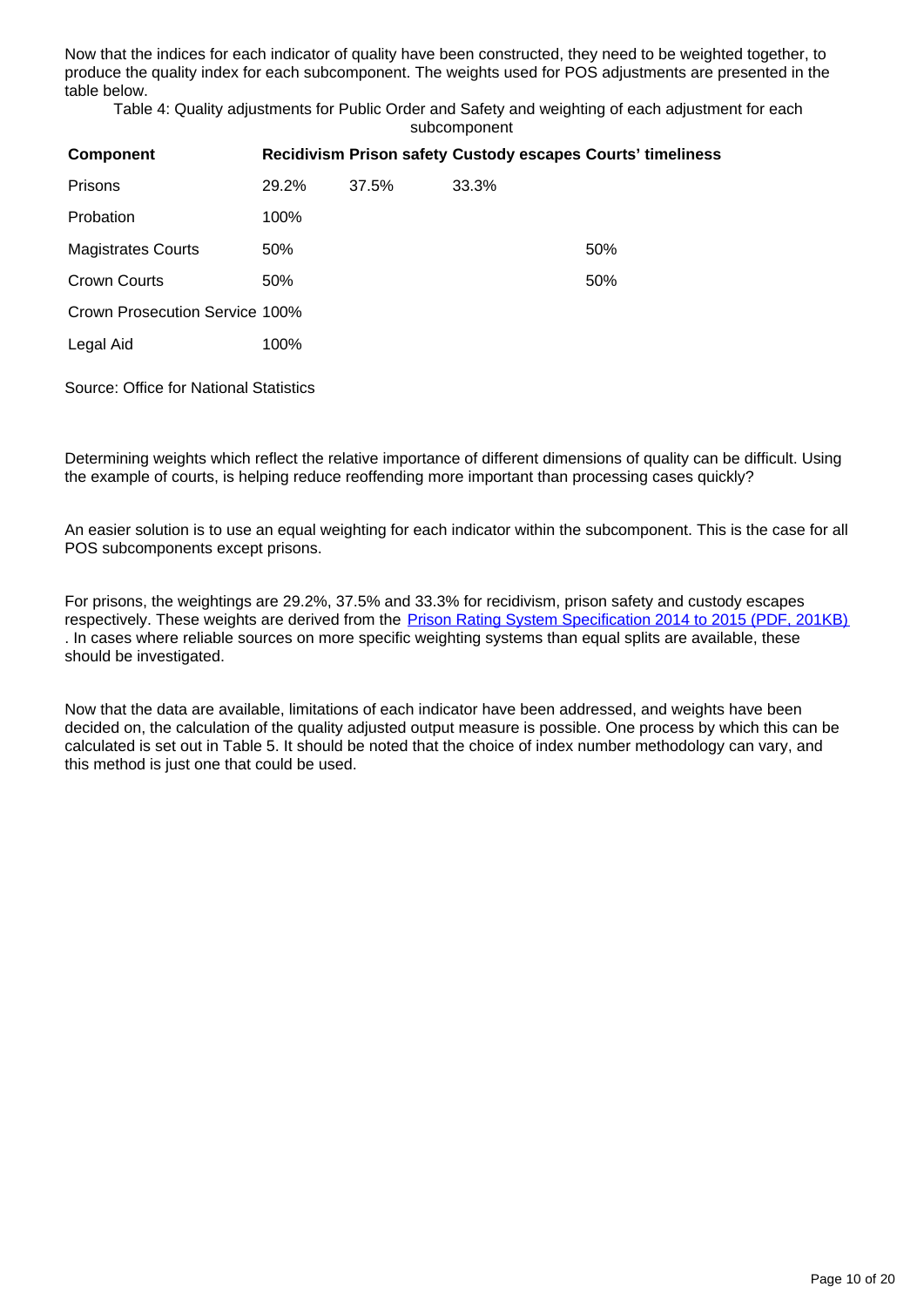These data are illustrative only, although have been designed to bear some resemblance to the actual data. As such, the results will not exactly match the estimates in our National Statistic annual release.

Table 5: Producing the non-quality adjusted output percentage changes and quality adjusted output percentage changes for total POS and its subcomponents, from 2015 to 2016

|                                     | <b>Expenditure share</b><br><b>of</b><br>the sub-component | Non-quality<br>adjusted<br>(NQA) output<br>growth | Change in<br>quality<br>adjustment index growth | Quality-adjusted<br>(QA) output |
|-------------------------------------|------------------------------------------------------------|---------------------------------------------------|-------------------------------------------------|---------------------------------|
| 2015 to 2016                        | (1)                                                        | (2)                                               | (3)                                             | (4)                             |
| Prisons                             | 30%                                                        | $-0.1%$                                           | $-9.6%$                                         | $-9.7%$                         |
| Fire                                | 23%                                                        | 1.0%                                              |                                                 | 1.0%                            |
| Legal Aid                           | 14%                                                        | $-8.5%$                                           | $-5.6%$                                         | $-14.1%$                        |
| Probation                           | 10%                                                        | 11.2%                                             | $-5.6\%$                                        | 5.6%                            |
| <b>Crown Prosecution</b><br>Service | 9%                                                         | $-5.7%$                                           | $-5.6%$                                         | $-11.3%$                        |
| Magistrates                         | 6%                                                         | 0.8%                                              | $-0.8%$                                         | 0.0%                            |
| <b>County Courts</b>                | 5%                                                         | -13.4%                                            |                                                 | -13.4%                          |
| <b>Crown Courts</b>                 | 4%                                                         | $-6.9%$                                           | $-0.8%$                                         | $-7.7\%$                        |
| <b>POS</b>                          | 100%                                                       | $-1.2%$                                           | $-4.8%$                                         | $-6.0%$                         |

Source: Office for National Statistics

#### **Notes**

- 1. (1) is the subcomponent's share of total POS expenditure for that year in this case, 2015 [Back to table](#page-0-0)
- 2. (2) is the change in the index of NQA output growth from the previous year to the current, in this case, 2015 to 2016. [Back to table](#page-0-0)
- 3. (3) is the change in the quality adjustment index for that component from the previous year, with all included quality indicators aggregated together using the weights specified in Table 4. [Back to table](#page-0-0)
- 4. (4) equals (2) + (3). [Back to table](#page-0-0)
- 5. NQA and QA output growth for the POS aggregate are weighted averages of the relevant measures for the subcomponents, with weights given in (1). [Back to table](#page-0-0)
- 6. These data are illustrative only, although have been designed to bear some resemblance to the actual data. As such, the results will not exactly match the estimates in our National Statistic annual release. [Back](#page-0-0)  [to table](#page-0-0)
- 7. Expenditure shares of each component may not sum to 100% for POS because of rounding. [Back to table](#page-0-0)

The effects of the weighting via the expenditure shares are clear to see. The change from 2015 to 2016 was negative for all quality adjustments, especially for prisons. This example reflects the findings presented in the [latest National Statistic article](https://www.ons.gov.uk/economy/economicoutputandproductivity/publicservicesproductivity/articles/publicservicesproductivityestimatestotalpublicservices/2016). Note again that the data in this example are illustrative only, but it is designed to show the same general trends as the real data.

Fire and county courts are not adjusted for quality, so column (3) is left blank for these subcomponents, and (4) is the same as (2).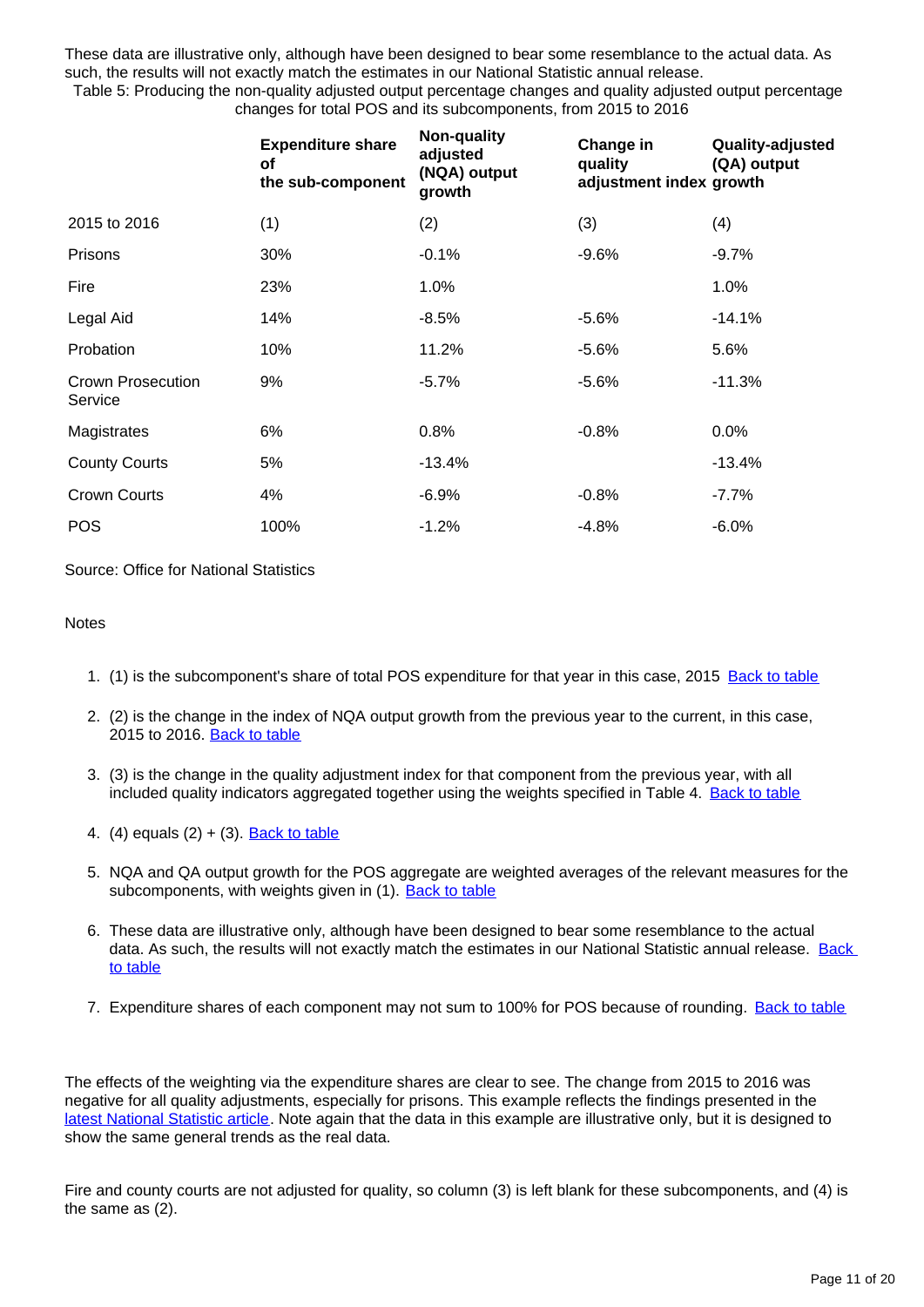Note how changes in (3) are the same for subcomponents where the quality adjustments and weights used are the same.

The impact of the actual quality adjustment for POS between 1997 and 2016 can be seen in Figure 1.

#### **Figure 1: Quality adjusted Public Order and Safety output peaks above non adjusted output in 2009, but experiences a stronger downwards trend since then**

**Non-quality adjusted output and quality adjusted output for Public Order and Safety, UK, 1997 to 2016**

### Figure 1: Quality adjusted Public Order and Safety output peaks above non adjusted output in 2009, but experiences a stronger downwards trend since then

Non-quality adjusted output and quality adjusted output for Public Order and Safety, UK, 1997 to 2016



#### **Source: Office for National Statistics – Public service productivity: total, UK, 2016**

In the annual estimates in our National Statistic release, changes in the quality adjustment and non-quality adjusted (NQA) output are treated symmetrically. That is, the quality adjusted output index can be found by adding together changes in quality and NQA output. For instance, a 2% increase in NQA output and a 1% increase in quality leads to a 3% increase in quality adjusted output. The weighting need not be one-for-one – if improvements in quality were considered more valuable than quantity increases, then this could be reflected in a weighting system that valued quality improvements higher. However, it is not apparent whether, or to what degree, a 1% increase in the number of cases processed or a 1% increase in the timeliness of existing cases is more valuable to society. Given the lack of literature and evidence on this topic, the symmetrical approach is used at the present time.

#### **Notes for: Designing a quality adjustment – in the context of Public Order and Safety**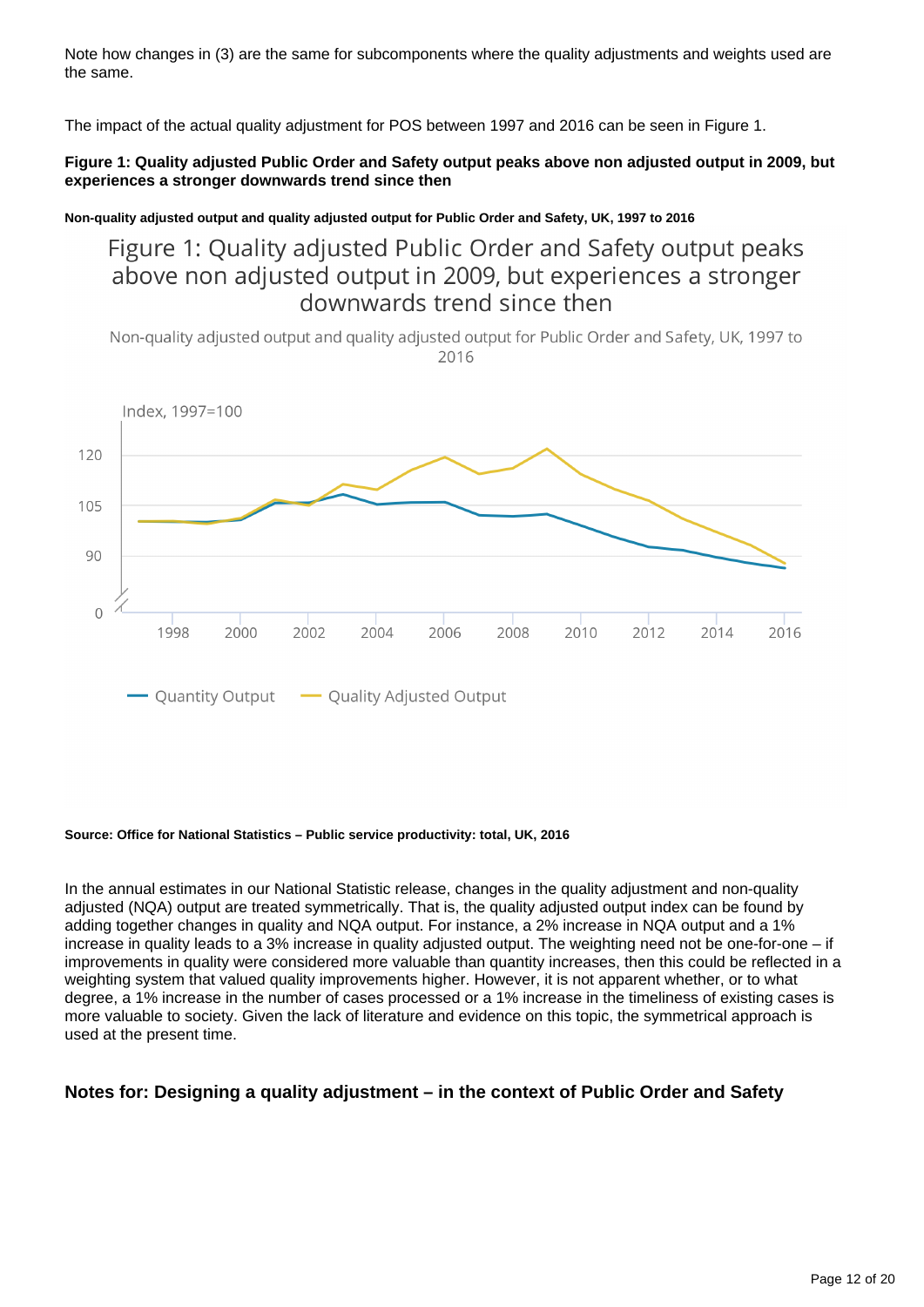- 1. See, for instance, work by other NSIs, such as New Zealand Productivity Commission's Measuring state [sector productivity \(PDF, 4.4.MB\),](https://www.productivity.govt.nz/sites/default/files/Measuring%20State%20Sector%20Productivity_Final%20Report_FINAL%20ONLINE.pdf) and academic researchers, such as Growing the Productivity of **Government Services**
- 2. See Chapter 8 of [A compendium of research and analysis on the Offender Assessment System \(OASys\)](https://assets.publishing.service.gov.uk/government/uploads/system/uploads/attachment_data/file/449357/research-analysis-offender-assessment-system.pdf) for more detail on the scale.

## <span id="page-12-0"></span>**5 . What do we adjust for quality and how does it affect our statistic?**

Quality adjustment measures are implemented in our [National Statistic annual estimates,](https://www.ons.gov.uk/economy/economicoutputandproductivity/publicservicesproductivity/articles/publicservicesproductivityestimatestotalpublicservices/previousReleases) for four service areas: Healthcare, Education, Public Order and Safety, and Adult Social Care. The experimental [quarterly series](https://www.ons.gov.uk/employmentandlabourmarket/peopleinwork/labourproductivity/articles/quarterlypublicserviceproductivityexperimentalstatistics/previousReleases) includes no quality adjustment.

The output measure used and the percentage coverage for each service area is shown in Table 6 below. Table 6: Services areas adjusted for quality in the National Statistic

| <b>Output measure</b>                                                  | Service area               | Coverage (%) |
|------------------------------------------------------------------------|----------------------------|--------------|
| Quality adjusted output <sup>1</sup>                                   | Healthcare                 | 80           |
|                                                                        | Education                  | 74           |
|                                                                        | Public Order and Safety 75 |              |
|                                                                        | <b>Adult Social Care</b>   | 41           |
| Quality adjusted "output-equals-inputs" <sup>2</sup> Adult Social Care |                            | 59           |

Source: Office for National Statistics

**Notes** 

- 1. Quantity output is adjusted for the quality of the services delivered. If the quality adjustment is positive estimates of output growth will increase. [Back to table](#page-0-0)
- 2. Calculated in the same way as "output-equals-inputs", an adjustment is subsequently applied to account for changes in the quality of services delivered. While output is still measured indirectly, changes in productivity can be observed as the service quality improves or declines. [Back to table](#page-0-0)
- 3. The coverage does not sum to 100% for each service area as some output is measured on a non-quality adjusted basis. [Back to table](#page-0-0)

The latest methodology papers for our quality adjustment measures by service area are linked here:

Healthcare: [Quality adjustment of Public service health output: current method \(PDF, 152KB\)](https://www.ons.gov.uk/ons/guide-method/method-quality/specific/public-sector-methodology/articles/quality-adjustment-of-public-service-health-output--current-method.pdf) Education: [Sources and Methods: Public service productivity estimates: Education](https://www.ons.gov.uk/economy/economicoutputandproductivity/publicservicesproductivity/methodologies/sourcesandmethodspublicserviceproductivityestimateseducation) Public Order and Safety: [Quality adjustment of Public service public order and safety output: current method](https://www.ons.gov.uk/economy/economicoutputandproductivity/publicservicesproductivity/methodologies/qualityadjustmentofpublicservicepublicorderandsafetyoutputcurrentmethod) Adult Social Care: [Public service productivity: adult social care, sources and methods, 2019 update](https://www.ons.gov.uk/economy/economicoutputandproductivity/publicservicesproductivity/methodologies/publicserviceproductivityadultsocialcaresourcesandmethods2019update)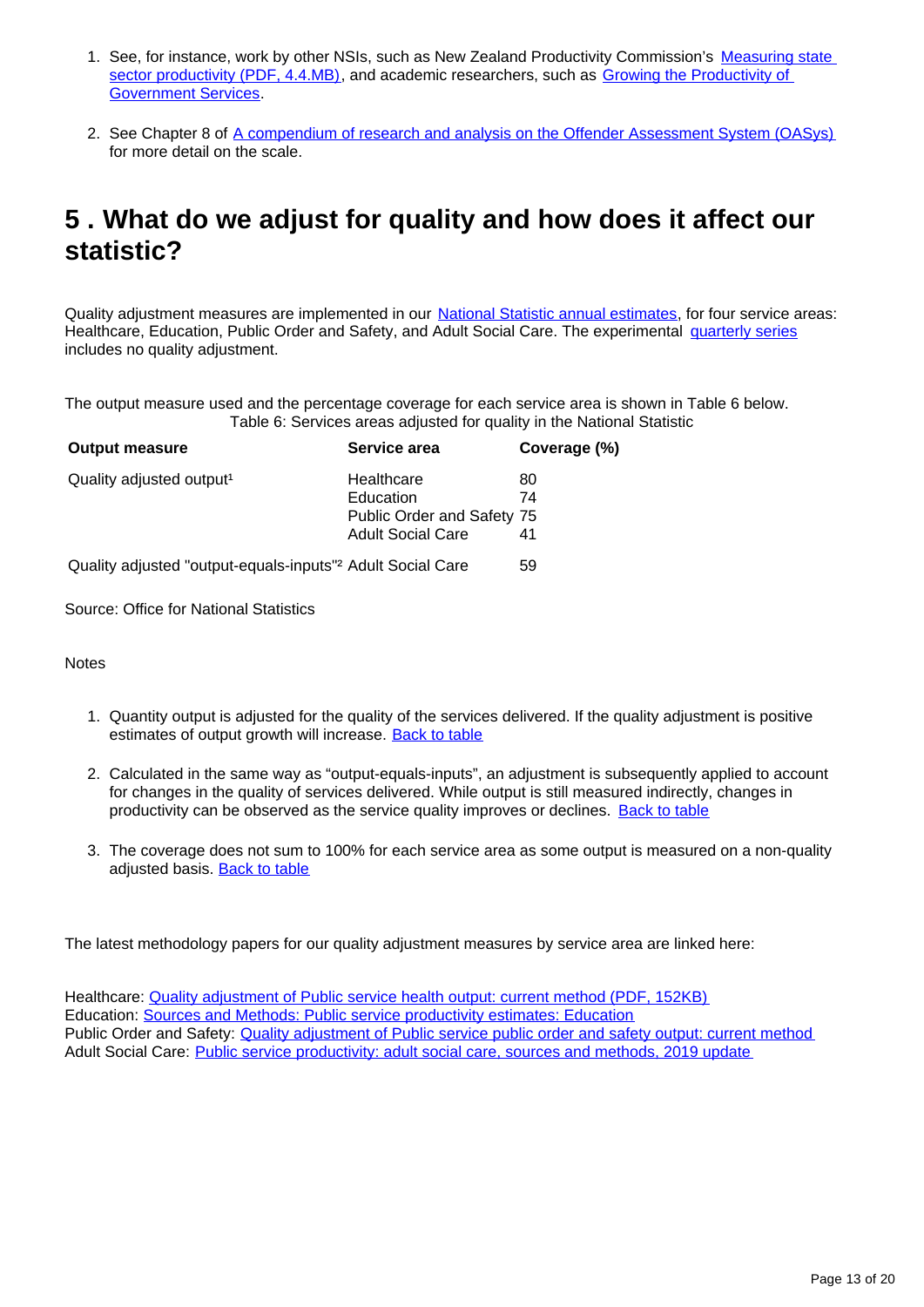The effect of quality adjustments on the public service productivity estimates are notable. In our [latest release](https://www.ons.gov.uk/economy/economicoutputandproductivity/publicservicesproductivity/articles/publicservicesproductivityestimatestotalpublicservices/2016) (at the time of writing) it was shown that non-quality adjusted public service productivity fell by 3.1% between 1997 and 2016, while quality adjusted productivity rose by 4.0%. This is shown in Figure 2. For a discussion of how quality adjustment affects the total productivity index, see our latest annual release.

#### **Figure 2: Non-quality adjusted productivity falls over the time series, but quality adjusted productivity increases, with a stronger divergence as time goes on**

**Total public service productivity index, quality adjusted and non-quality adjusted, 1997 to 2016, UK**

## Figure 2: Non-quality adjusted productivity falls over the time series, but quality adjusted productivity increases, with a stronger divergence as time goes on

Total public service productivity index, quality adjusted and non-quality adjusted, 1997 to 2016, UK



#### **Source: Office for National Statistics – Public service productivity: total, UK, 2016**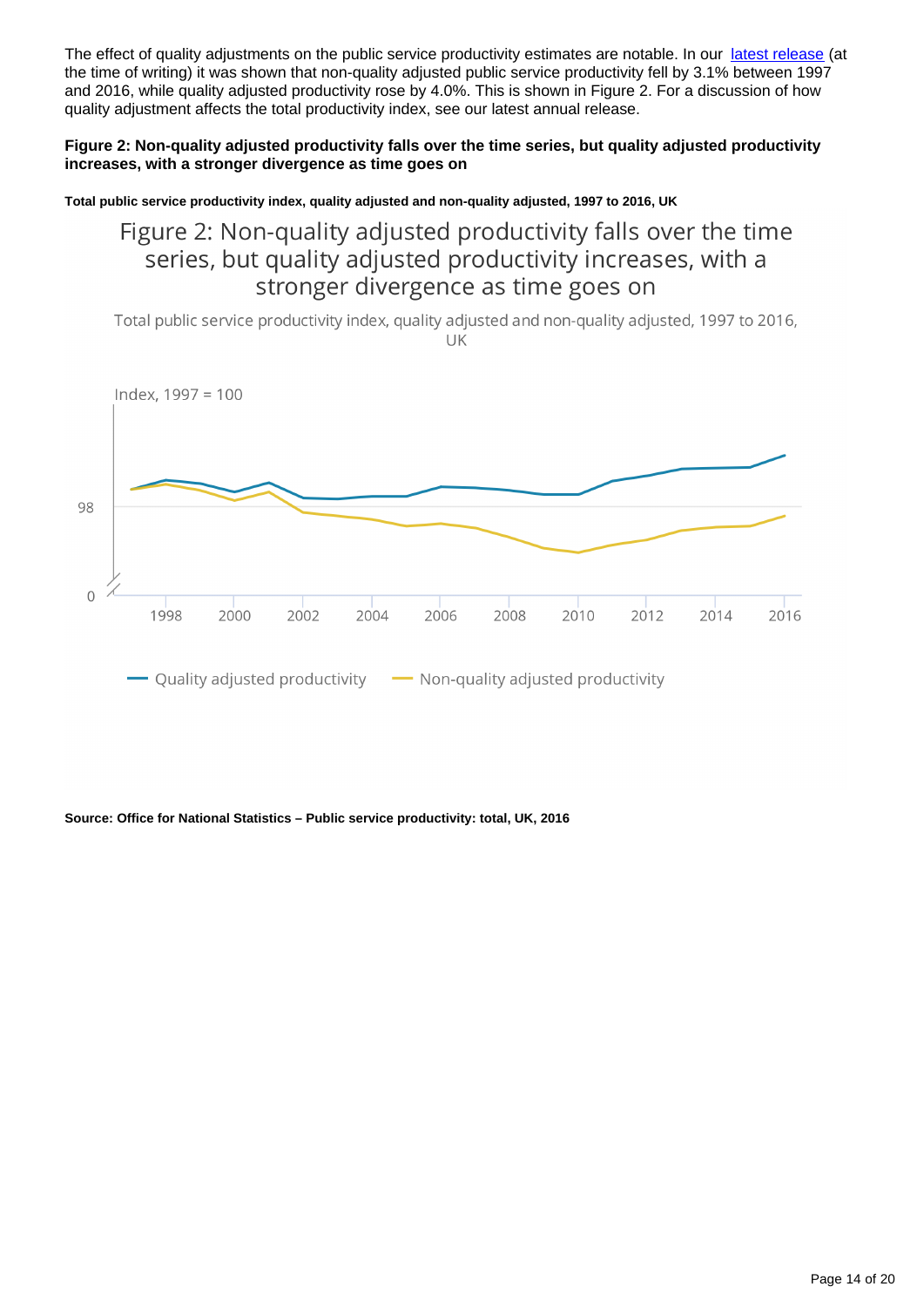Public service total output has increased at an average rate of 2.6% a year between 1997 and 2016. Quality adjustment has generally improved output growth; however, in 2013 it contributed negative 0.4 percentage points to output growth, leading quality adjusted output to fall. This is shown in Figure 3. The quality adjustment contribution was also negative in 2014, but the non-quality adjusted growth was high enough such that quality adjusted output still grew by 1.7%.

#### **Figure 3: Quality adjustment tends to improve output growth, with exceptions in 2013 and 2014**

#### **Contribution to quality adjusted output growth by component, 1998 to 2016, UK**

Figure 3: Quality adjustment tends to improve output growth, with exceptions in 2013 and 2014

Contribution to quality adjusted output growth by component, 1998 to 2016, UK



**Source: Office for National Statistics – Public service productivity: total, UK, 2016**

## <span id="page-14-0"></span>**6 . A brief history of quality adjustment in the UK**

A summary of the history of quality adjustment in the UK is presented in the list below, with some more details to follow: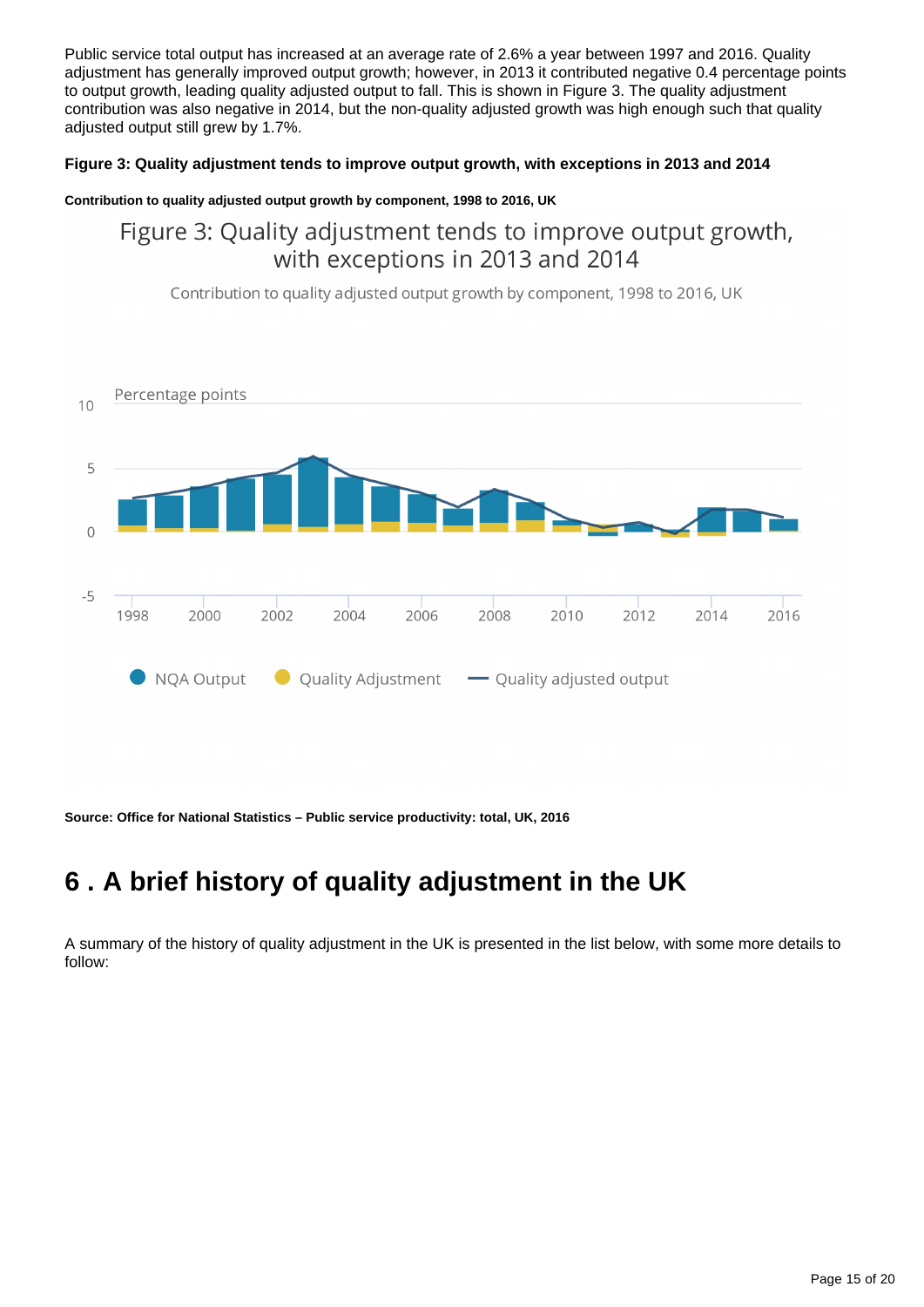- Pre-1998: Output was assumed to equal inputs for public service measurement.
- 1998: Direct measurement of output started, following the 1995 guidance issued by the European System of Accounts.
- 2005: The Atkinson Review: Final Report was published, describing nine principles to measure government activity effectively.
- 2006: UKCeMGA (UK Centre for the Measurement of Government Activity) established at the ONS and consultation started.
- 2007: UKCeMGA strategy published.
- 2010: Organisational restructuring and publication of MOPSU (Measuring Outcomes for Public Service Users) final report, the end product of the project originally known as QMF (Quality Measurement Framework).
- 2015: In February the ONS published the first total public service productivity article in its current form.
- 2016: After a Spending Review 2015 bid, ONS re-invested in this area of production, creating new quality adjustments in Public Order and Safety and Adult Social Care, and launching the quarterly series.

Up to 1998, the Office for National Statistics (ONS) measured the output of public services for the National Accounts by assuming the output were equal to inputs. This implies that the level of productivity does not change, and so the growth rate of productivity is always zero.

From 1998, and following European directives, the ONS started to measure public service output by direct methods. The then National Statistician, Len Cook, asked the economist Sir Tony Atkinson to carry out a review of these processes for further development. [The Atkinson Review: Final Report \(PDF, 1.07MB\)](https://webarchive.nationalarchives.gov.uk/20160106223636/http:/www.ons.gov.uk/ons/guide-method/method-quality/specific/public-sector-methodology/articles/atkinson-review-final-report.pdf) was published in January 2005.

Of the nine principles in the Atkinson Report, two were considered particularly important for follow-up work:

- Principle A: the measurement of government non-market output should, as far as possible, follow a procedure parallel to that adopted in National Accounts for market output.
- Principle B: the output of the government sector should in principle be measured in a way that is adjusted for quality, taking account of the attributable incremental contribution of the service to the outcome.

UKCeMGA (UK Centre for the Measurement of Government Activity) was established to carry out this work. It followed up the Atkinson Review by including some quality measures in productivity articles on Education and Healthcare. A consultation was held during 2006 and 2007 to hear from experts and give further legitimacy to the development process. This ended with publication of a strategy in 2007, [Measuring Quality as Part of Public](https://www.ons.gov.uk/ons/guide-method/ukcemga/about-ukcemga/consultations/measuring-quality-as-part-of-public-service-output.pdf)  [Service Output \(PDF, 238KB\)](https://www.ons.gov.uk/ons/guide-method/ukcemga/about-ukcemga/consultations/measuring-quality-as-part-of-public-service-output.pdf) which set out a conceptual framework for measuring the quality of public services.

Additionally, UKCeMGA secured additional funding from HM Treasury, and worked with various partner organisations<sup>1</sup>, to develop a quality measurement framework for public services. This was a three-year project called the Quality Measurement Framework (QMF). The purpose was to develop effective and easy-to-use methods for measuring the value added of the relevant public services, to be used by government.

The project was set up to research four areas of public service delivery in detail: care homes; knowledge and information services for adult social care; low-level social care interventions, and pre-school education.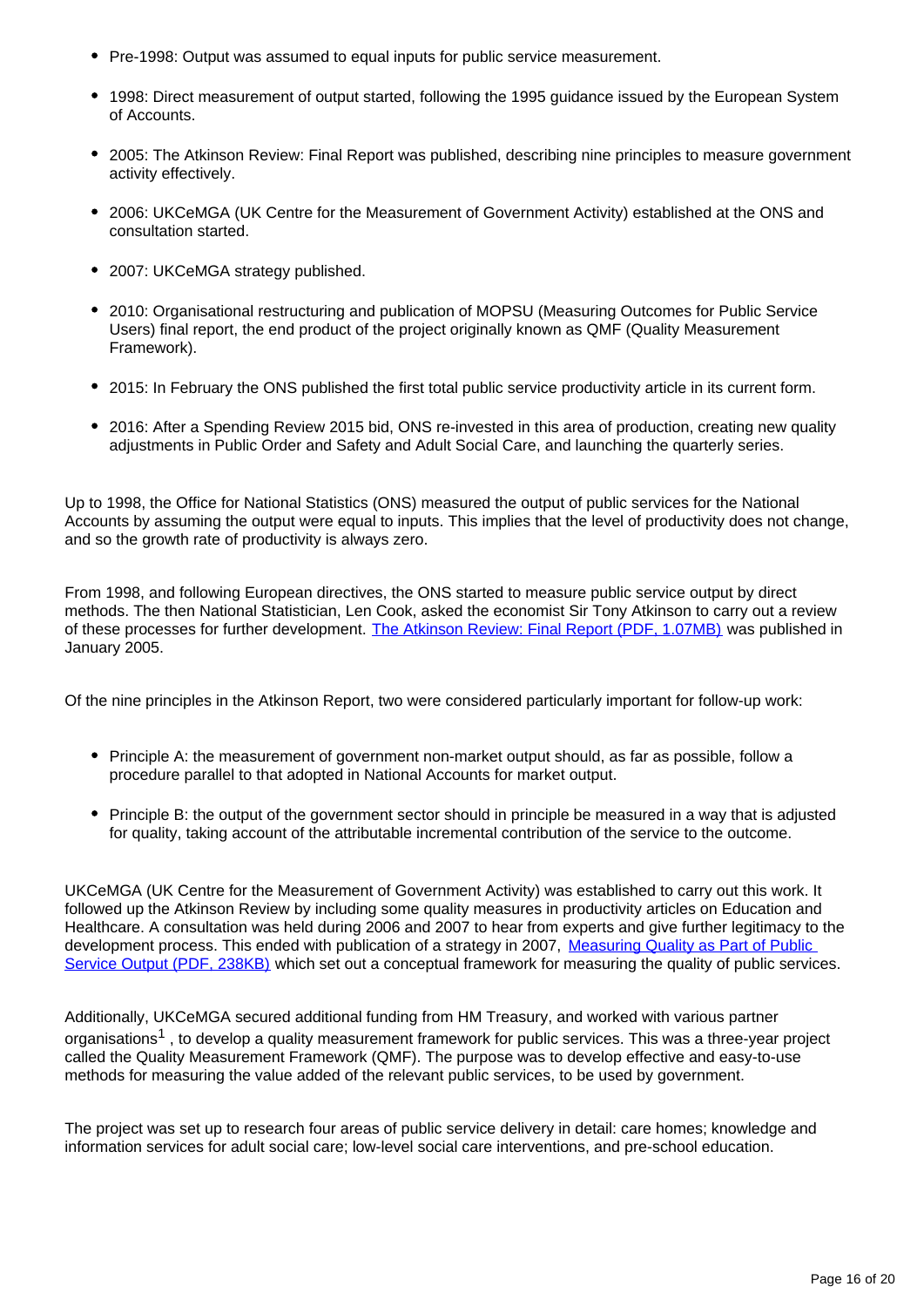In 2009, QMF's name was changed to reflect more accurately what it was delivering – measuring outcomes for public sector users, hence **MOPSU**. The final report, simply called **Measuring Outcomes for Public Sector Users** [\(PDF, 836KB\)](https://webarchive.nationalarchives.gov.uk/20110110153641/http:/www.ons.gov.uk/about-statistics/methodology-and-quality/measuring-outcomes-for-public-service-users/mopsu-reports-and-updates/mopsu-final-report.pdf) was published in 2010. It included the Adult Social Care Toolkit (ASCOT) which was later adapted and is still used today to measure the quality of Adult Social Care from a user's perspective.

Since February 2015, the annual estimates of public service productivity have been published [in their current](https://www.ons.gov.uk/economy/economicoutputandproductivity/publicservicesproductivity/articles/publicservicesproductivityestimatestotalpublicservices/previousReleases)  [format.](https://www.ons.gov.uk/economy/economicoutputandproductivity/publicservicesproductivity/articles/publicservicesproductivityestimatestotalpublicservices/previousReleases) Since then, continuous development work has led to, among other improvements, two new quality adjustments for Public Order and Safety and Adult Social Care and the design and publication of an experimental quarterly series. The "expansion and review of quality adjustments" is one of the development priorities in the [Productivity development plan: 2018 to 2020](https://www.ons.gov.uk/economy/economicoutputandproductivity/productivitymeasures/articles/productivitydevelopmentplan/2018to2020).

#### **Notes for: A brief history of quality adjustment in the UK**

1. These organisations were: Department of Health; Department for Education and Skills; the National Institute for Economic and Social Research; the Personal Social Services Research Unit at the University of Kent; and National Council for Voluntary Organisations.

## <span id="page-16-0"></span>**7 . At the forefront of quality measurement: the international perspective**

The Office for National Statistics (ONS) is a world leader in measuring the output of public service provision, and especially in our application of quality adjustments. Other national statistical institutes (NSIs), and research bodies, have also made progress in this area. Relevant findings are described in this section. In the literature, other NSIs variously refer to state, non-market, public sector, or public service productivity – these all refer to marginally different groups of economic activity, but the general objective is the same.

The New Zealand Productivity Commission has produced research on quality adjusting education and healthcare services – see [Quality adjusting sector-level data on New Zealand schools \(PDF, 804KB\)](https://www.productivity.govt.nz/sites/default/files/170515%20FINAL%20Public%20Sector%20Productivity%20School%20Quality%20Adjustment.pdf) for a good discussion on options for quality adjustment in schools and the greatest challenges surrounding output and outcomes adjustment. Their report [Measuring state sector productivity \(PDF, 4.4MB\)](https://www.productivity.govt.nz/sites/default/files/Measuring%20State%20Sector%20Productivity_Final%20Report_FINAL%20ONLINE.pdf) offers some case studies, with clear steps to follow to develop an estimate of productivity (one of the examples is "early childhood education"). Section 7.2 of this report discusses quality in particular, focusing mainly on education and healthcare, and concludes by confirming that there is no easy solution to quality adjustment and that productivity measures are sensitive to the adjustments chosen. However, it notes, you can design appropriate proxies for changes in quality.

The New Zealand [Productivity](https://www.productivity.govt.nz/sites/default/files/Court%20productivity%20case%20study.pdf) Commission has also produced work on the productivity of courts, Productivity [measurement case study: Courts \(PDF, 365KB\)](https://www.productivity.govt.nz/sites/default/files/Court%20productivity%20case%20study.pdf). It suggests using the timeliness of courts alongside the time spent in court per case (sittings or hearings) as adjustments. Finally, **Estimating Quality-Adjusted Productivity In** [Tertiary Education: Methods and Evidence for New Zealand \(PDF, 1.3MB\)](https://www.productivity.govt.nz/sites/default/files/WP_17_2017_Estimating_Quality-Adjusted_Productivity_in_Tertiary_Education_Methods_and_Evidence_for__New_Zealand.pdf) considers the activities of teaching and research in universities, and what some suitable adjusted output measures could be. The latter is not work the ONS has undertaken, as the UK university system is not considered a public service.

The Australian Productivity Commission investigated the productivity of what was called the non-market sector in [Supporting Paper No. 2, Non-Market Sector Productivity \(PDF, 323KB\)](https://www.pc.gov.au/inquiries/completed/productivity-review/report/productivity-review-supporting2.pdf), one of 16 papers produced for Shifting [the Dial: 5 year productivity review](https://www.pc.gov.au/inquiries/completed/productivity-review/report) in 2017. The need for representative and consistent data was recognised, with efforts to estimate education output constrained in the case of pre-schools, for example. The paper notes that Australia has made good progress in this area in recent years, with direct measures of output the focus. A literature review covers work by the UK, New Zealand, and the United States.

Statistics Denmark engaged with UKCeMGA while it was active, with research such as Quality of Public Health [Care and Educational Services \(PDF, 204KB\)](https://webarchive.nationalarchives.gov.uk/20120106001125/http:/www.ons.gov.uk/ons/media-centre/events/ukcemga-and-niesr-conference/ukcemga-and-niesr-international-conference-papers/nura-deveci-paper.pdf) produced. Quality adjustment options for children's and adults' social care, and the commonly discussed health and education, were offered in General Government Output and [Productivity 2008-2014 \(PDF, 959KB\)](https://www.dst.dk/Site/Dst/Udgivelser/GetPubFile.aspx?id=18684&sid=gengov2014). It was suggested that for social care indicators, the most feasible options of data collection may be through specialist observation and surveys.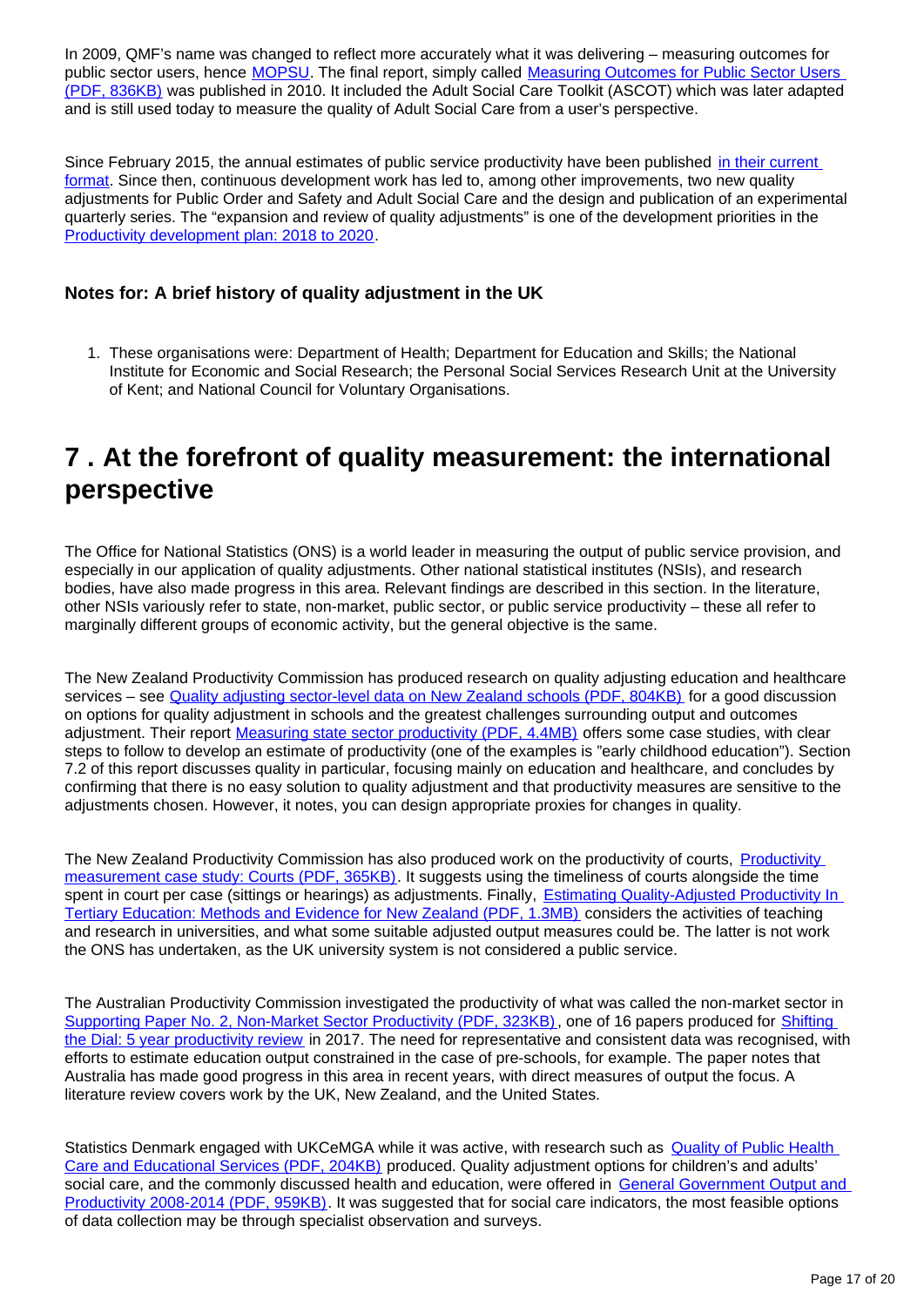Other national statistics bodies appear to produce some form of public service productivity estimate, although quality adjustment specifically is less common. According to Challenges in the Measurement of Public Sector [Productivity in OECD Countries \(PDF, 306KB\),](http://www.csls.ca/ipm/32/lau.pdf) the Netherlands, Portugal and South Africa have made advances in the field. Sweden, according to [A Review of the Atkinson Review \(PDF, 127KB\)](http://citeseerx.ist.psu.edu/viewdoc/download?doi=10.1.1.583.748&rep=rep1&type=pdf), has researched it for many years. It is likely that there are others not on this list that have worked on the questions discussed in this guide.

Lastly, measuring the productivity of public service provision in a way that does account for quality is the subject of much academic research. See, for example, [Adjusting the Measurement of the Output of the Medical Sector](https://www.bea.gov/system/files/papers/WP2015-5.pdf)  [\(PDF, 755KB\)](https://www.bea.gov/system/files/papers/WP2015-5.pdf) from the USA's Bureau of Economic Analysis and [Public sector productivity: puzzles, conundrums,](http://eprints.lse.ac.uk/67512/1/Public%20sector%20productivity_2015.pdf)  [dilemmas and their solutions \(PDF, 970KB\).](http://eprints.lse.ac.uk/67512/1/Public%20sector%20productivity_2015.pdf) The book [Growing the Productivity of Government Services](https://www.e-elgar.com/shop/growing-the-productivity-of-government-services?___website=uk_warehouse) is often referred to by those interested in the field; quality is considered throughout.

The incorporation of quality adjustments into estimates of public service productivity is vital. As shown in Section 5, including quality adjustments can have a significant effect on the total productivity index. This guide serves as an introduction to quality adjustments; there is a wealth of literature available that offers further explanations or unique case studies.

We welcome questions or feedback. Please send your comments to Leah Harris or Josh Martin at productivity@ons.gov.uk.

## <span id="page-17-0"></span>**8 . Where can I find more information?**

In addition to the resources linked throughout this paper, this section provides the most recent methodology information for each service area that we adjust for quality, and additional papers on quality adjustment for the historical perspective. The current methodology information for each service area is named as such for easy identification. Some of the historical papers are in a general context and some relate to a specific service area. Most were published when UKCeMGA (UK Centre for the Measurement of Government Activity) was active.

### **General**

[Measuring Quality as Part of Public Service Output: Strategy following consultation \(PDF, 239KB\)](https://www.ons.gov.uk/ons/guide-method/ukcemga/about-ukcemga/consultations/measuring-quality-as-part-of-public-service-output.pdf) presents the results of a UKCeMGA consultation in September 2006 on some key methodological issues, including work on developments on measurement of education and health services.

[Following the Atkinson Review: the quality of public sector output \(PDF, 122KB\)](https://webarchive.nationalarchives.gov.uk/20110825161414/http:/www.statistics.gov.uk/elmr/07_07/downloads/ELMR_July07_Weale.pdf) , 2007, looks at value weights, a concept raised in the Atkinson Review.

[The ONS Productivity Handbook \(PDF, 3.2MB\),](https://www.ons.gov.uk/file?uri=/economy/economicoutputandproductivity/productivitymeasures/methodologies/productivityhandbook/onsproductivityhandbooktcm77187914.pdf) 2007, covers quality adjustment in Chapter 6, page 71.

[Adjusting Measures of Public Service Output for Quality of Service \(PDF, 175KB\)](https://webarchive.nationalarchives.gov.uk/20090302194547/http:/www.statistics.gov.uk/articles/nojournal/Adjusting_Measures_of_Public_Service_Output_for_Quality.pdf) considered some of the issues that were being addressed in order to take the strategy linked first in this list forward, with a theoretical basis. It was published in 2008.

[Quality Matters: Update on ONS Methods of Including Measures of Quality as Part of Output and Productivity of](https://webarchive.nationalarchives.gov.uk/20110111003203/http:/www.statistics.gov.uk/articles/nojournal/Quality%20Matters.pdf)  [Public Services \(PDF, 169KB\)](https://webarchive.nationalarchives.gov.uk/20110111003203/http:/www.statistics.gov.uk/articles/nojournal/Quality%20Matters.pdf) was published at the same time as the ONS Productivity Handbook. It explains recent developments in work by UKCeMGA to include quality change as part of the measure of public service output and productivity. It sets this work in the context of market sector models on consumer choice and their applications in public service reform.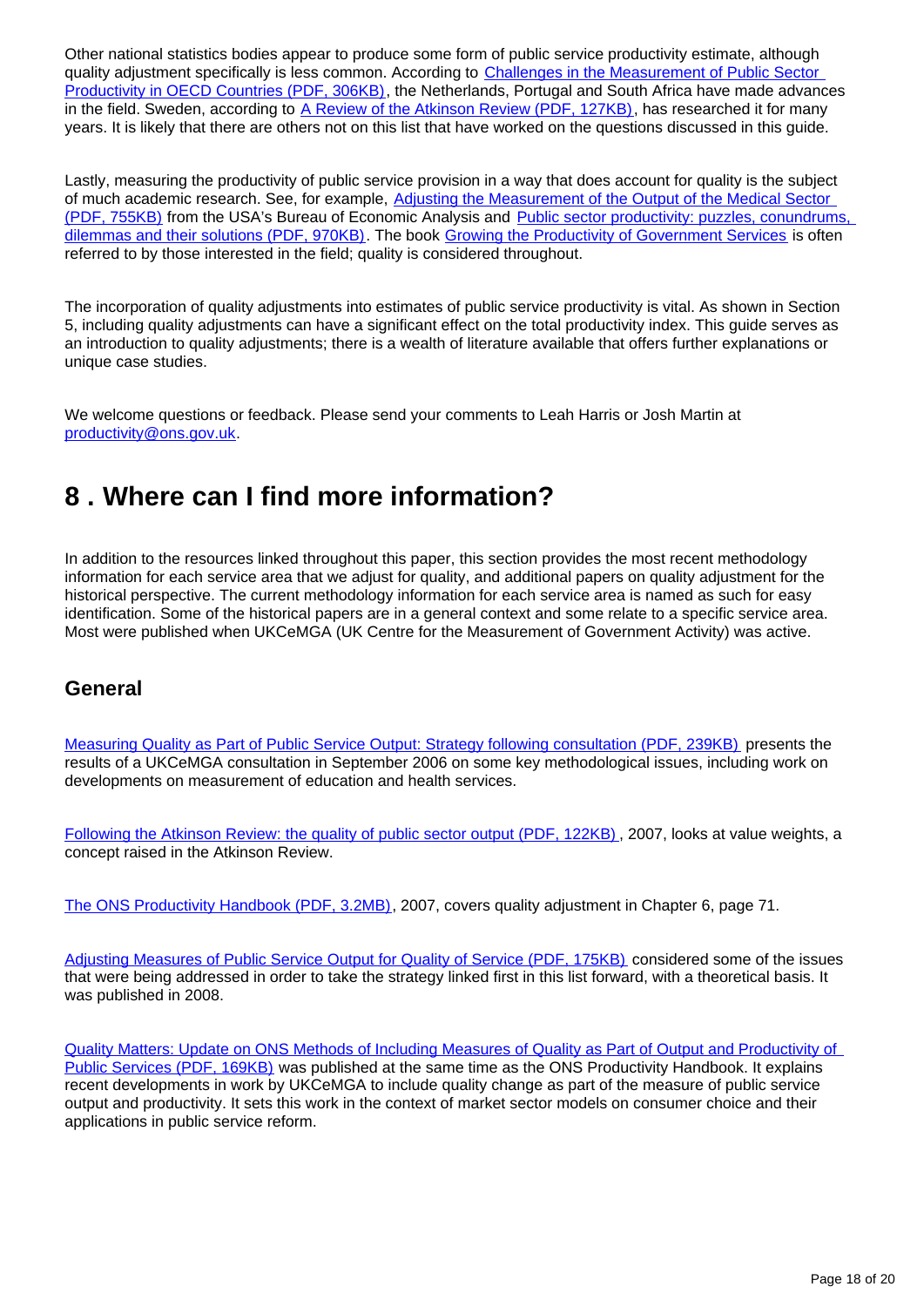[The Welfare Implications of Public Goods: Lessons from 10 years of Atkinson in the UK \(PDF, 588KB\)](https://www.escoe.ac.uk/download/4397/) , 2019, offers a history of quality adjustment in the UK, detail on the current methodology, and the challenges around measuring welfare gains in public services and more generally. This paper is published by ONS staff via the Economic Statistics Centre of Excellence Discussion Paper series.

### **Healthcare**

Current method: [Quality adjustment of Public service health output: current method \(PDF, 152KB\)](https://www.ons.gov.uk/ons/guide-method/method-quality/specific/public-sector-methodology/articles/quality-adjustment-of-public-service-health-output--current-method.pdf)

[Public Service Productivity: Healthcare Summary \(PDF, 954KB\)](https://webarchive.nationalarchives.gov.uk/20090225042723/http:/www.statistics.gov.uk/articles/nojournal/HealthCare_290108.pdf) was released in 2008 to present results of a consultation on how to incorporate Healthcare quality, and a strategy for next work.

[Accounting for the Quality of NHS Output \(PDF, 2.2MB\)](https://www.york.ac.uk/media/che/documents/papers/researchpapers/CHERP153_accounting_quality_NHS_output.pdf) was published by the Centre for Health Economics, University of York, who designed the Healthcare quality adjustment, in 2018. The paper reflects ongoing development work for the adjustment. This paper was used for the list of statistical criteria given in Section 3 and shows that other quality series are being investigated and published.

### **Education**

Current method: [Sources and Methods: Public service productivity estimates: Education](https://www.ons.gov.uk/economy/economicoutputandproductivity/publicservicesproductivity/methodologies/sourcesandmethodspublicserviceproductivityestimateseducation)

[Measuring government education output in the national accounts: An overview of several methods developed as](https://webarchive.nationalarchives.gov.uk/20130321021752/https:/www.education.gov.uk/publications/eOrderingDownload/RW45.pdf)  [part of the Atkinson Review \(PDF, 572KB\)](https://webarchive.nationalarchives.gov.uk/20130321021752/https:/www.education.gov.uk/publications/eOrderingDownload/RW45.pdf) looks at the National Accounts treatment of education in light of the Atkinson Review, with some ideas for quality adjustment, including Ofsted ratings and cohort progress.

[Public Service Productivity: Education \(PDF, 652KB\)](https://webarchive.nationalarchives.gov.uk/20080108060156/http:/www.statistics.gov.uk/articles/nojournal/Education_productivity_2007_main.pdf) was a UKCeMGA 2007 article that presented productivity estimates for Education. It also describes the four quality options that UKCeMGA consulted on at the time.

[Quality adjustment for public service education: triangulation \(PDF, 141KB\),](https://www.ons.gov.uk/ons/dcp171766_259595.pdf) 2012. This paper reviews a range of quality options for Education, including GCSEs after a policy change to the treatment of vocational qualifications in the attainment tables.

[Methods changes in Public Service Productivity Estimates: Education 2013 \(PDF, 183KB\)](https://webarchive.nationalarchives.gov.uk/20160106223636/http:/www.ons.gov.uk/ons/guide-method/method-quality/specific/public-sector-methodology/articles/methods-change-in-public-service-productivity-estimates--education-2013.pdf) was published in 2015 to describe the impact of the Wolf Review on vocational education and the change to the education quality measure.

### **Public Order and Safety**

Current method: [Quality adjustment of Public service public order and safety output: current method](https://www.ons.gov.uk/economy/economicoutputandproductivity/publicservicesproductivity/methodologies/qualityadjustmentofpublicservicepublicorderandsafetyoutputcurrentmethod)

### **Adult Social Care**

Current method: [Public service productivity: adult social care, sources and methods, 2019 update](https://www.ons.gov.uk/economy/economicoutputandproductivity/publicservicesproductivity/methodologies/publicserviceproductivityadultsocialcaresourcesandmethods2019update)

[Public Service Productivity: Adult Social Care \(PDF, 184KB\),](https://webarchive.nationalarchives.gov.uk/20080107222042/http:/www.statistics.gov.uk/articles/nojournal/PSP2007_SocialCare_v3.pdf) 2007, presents estimates of Adult Social Care productivity and discusses quality throughout, as part of the response to the Atkinson Review. No quality measures were implemented at this point; they were included from 2018, covering 2011 onwards.